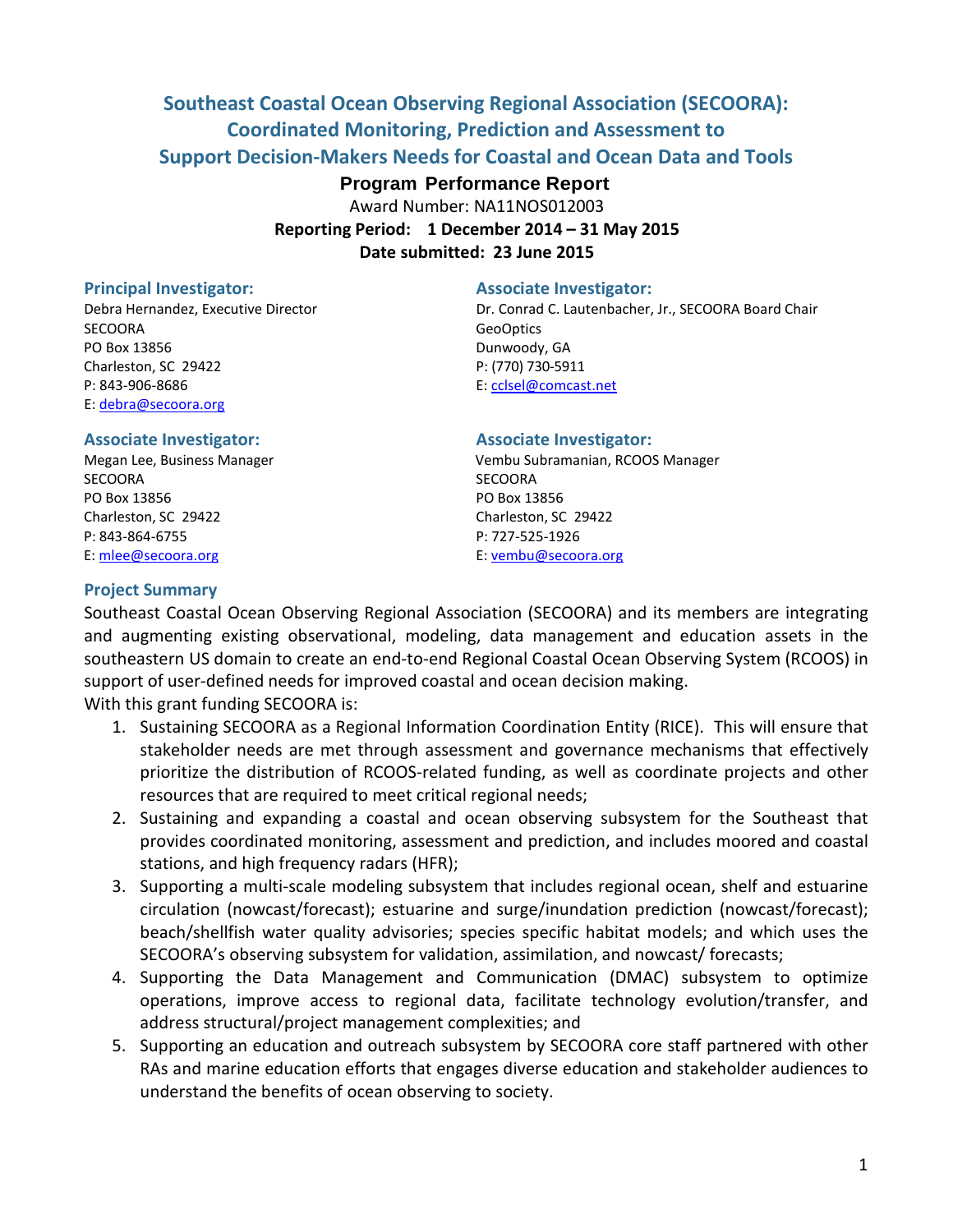## **Progress and Accomplishments**

### **SECOORA Project Contractual Subawards Update**

The administration of the NOAA Year 4 award and subawards are being continued by SECOORA. For the Year 4 award, SECOORA issued no cost extensions to eight subawardees during this reporting period. We also kicked-off the following RCOOS integration projects: (1) rip currents forecast model validation, and (2) measurements of fish sounds and movement using passive acoustics and acoustic telemetry. We received notice of the NOAA Year 5 (FY15) award and after the contractual review and account establishment for the Year 5 award, we will be submitting our Year 5 descope proposal to NOAA and issuing Year 5 subawards on or before July 31, 2015. Specific details regarding progress made on goals and objectives in each subsystem projects are detailed in the following sections.

## **Goal 1: Sustain SECOORA as a Regional Information Coordination Entity (RICE)**

**Milestones:** The following provides updates for this goal. Additional details are described in the table that follows.

- **A. Provide timely grant reports to NOAA:** Ongoing.
- **B. Hold Board Meeting Fall 2014 and Annual Meeting 2015:** Held Dec. 9, 2014 Board meeting and Annual meeting (Stakeholders, Members Business, and Board) on May 19-20, 2015.
- **C. Publish e-newsletters and other outreach material:** SECOORA continued to engage in marketing and outreach activities via e-newsletter, e-mails, social media and website. During this reporting period, SECOORA sent 1 e-newsletter, 1 holiday email, and 2 Annual Meeting emails to our listserv, referring a combined 98 sessions to our website through our e-outreach. We sent five emails outlining staff updates to the Board and produced 19 stories highlighting staff, Members' and PIs work. SECOORA newsletters, stories and videos were published on our [website.](http://www.secoora.org/) We continue to engage in outreach and education events as well as provide materials to RCOOS PIs and Board Members who attend science meetings, provide information to governmental representatives, etc. SECOORA staff and Members engaged in over 33 in-person and conference call outreach events. During this reporting period, SECOORA and the NOAA Ocean Acidification Program facilitated the formation of the Southeast Ocean and Coastal Acidification Network [\(SOCAN\)](http://secoora.org/socan) to support and encourage discussions on ocean and coastal acidification in the Southeast region. We have sent 10 SOCAN webinar e-newsletters to the 163 people subscribed to the SOCAN listserv, referring 107 sessions to our website. We developed new 2015 State [\(NC,](http://secoora.org/webfm_send/1275) [SC,](http://secoora.org/webfm_send/1276) [GA,](http://secoora.org/webfm_send/1274) [FL\)](http://secoora.org/webfm_send/1273) one pagers. We sent information to House and Senate representatives on SECOORA activities in their districts. We also produced our second annual report highlighting 2014 activities, which can be accessed via our [website.](http://secoora.org/webfm_send/1278)
- **D. Coordinate with neighboring RAs:** We continue to work closely with the neighboring Regional Associations and state and federal government agencies to ensure that messages, products, and projects are coordinated, and resources are leveraged.
- **E. SECOORA website updates focused on data portal expansion, and PI project news:** Ongoing.
- **F. Work with IOOS Association and U.S. IOOS Program Office to effectively respond to NOAA and other National level requirements:** Debra Hernandez, Vembu Subramanian and Megan Lee attended the monthly IOOS Association calls. Debra Hernandez and Conrad C. Lautenbacher attended the IOOS Spring meeting (March 2-4, 2015). Debra and Conrad visited six congressional offices in DC: Congressman David Rouzer (R-NC); Congressman Ander Crenshaw (R-FL); Congressman Barry Loudermilk (R-FL); Congresswoman Debbie Wasserman Schultz (D-FL) and Senator Marco Rubio (R-FL). Megan Lee and Abbey Wakely attended the IOOS/IOOS Association Education and Outreach calls. Vembu Subramanian attended the monthly IOOS RA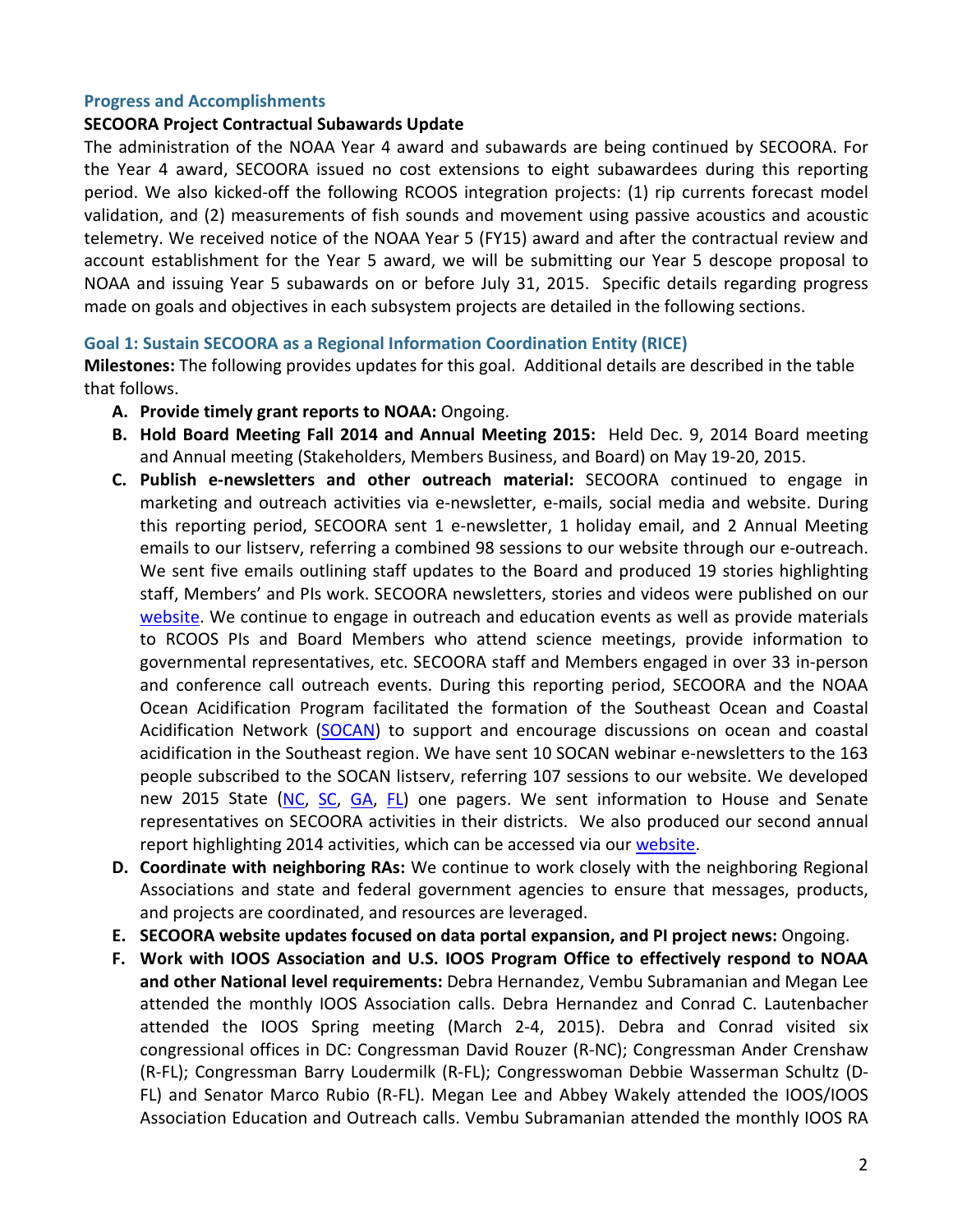DMAC calls. SECOORA staff continues to coordinate input on RA certification, QARTOD manuals, the glider strategy, animal telemetry network and the modeling strategy; and submitted comments as appropriate to the IOOS program office.

- **G. Refine and maintain RCOOS Conceptual Operations Plan:** No action to report.
- **H. Support local, regional and national collaboration:** SECOORA staff and PIs regularly collaborate through co-sponsored meetings, participation in working groups and committees, and through coordination with regional and national colleagues. Some meetings and coordination activities of note include:
	- a. Southeast Ocean and Coastal Acidification Network (SOCAN) state-of-the-science webinar series on ocean acidification;
	- b. SECOORA Fisheries Habitat Modeling South Carolina Department of Natural Resources (SCDNR) and South Atlantic Fisheries Management Council (SAFMC);
	- c. IOOS Vocabulary efforts, Sensor Observation Service (SOS) and Catalog efforts SECOORA, IOOS and all other RAs;
	- d. SECOORA in-situ data archival efforts National Oceanographic Data Center;
	- e. IOOS Association and congressional outreach efforts;
	- f. HF Radar Steering team;
	- g. Modeling Strategy;
	- h. Glider Strategy;
	- i. Governors' South Atlantic Alliance Leadership, Partner, and Ad hoc Offshore Energy Committees; Data Portal maintenance and meeting attendance; and
	- j. Weather Ready Nation (WRN) Ambassador.
- **I. Evaluate mechanisms to track operational statistics, product usage, and outcome measures and metrics:** We continue to use Google Analytics to track our data and products access via our website. We are utilizing the National Data Buoy Center (NDBC) partner statistics [\(http://www.ndbc.noaa.gov/partnerstats/\)](http://www.ndbc.noaa.gov/partnerstats/) report, which shows the number of hits and data requests on each in-situ monitoring station supported by SECOORA. During this reporting period, the SECOORA funded in-situ coastal and buoy stations had 2.6 million web page views and data requests on the NDBC website. The in-situ observing system operators are also starting to track and provide performance metrics of their sensors (see under Goal 2, Objective 2.1). HF Radar operators use the National HF Radar site for reporting the priority radar site uptime statistics. Marine Weather Portal web pages, a product that was integrated into SECOORA website in early 2012 continue to redirect visitors to SECOORA data portal and web site. From December 1 2014 to May 31 2015, Facebook "likes" have grown 10% (from 215 to 237) and Twitter "followers" have grown 25% (165 to 207). During the reporting period SECOORA shared approximately 153 Facebook posts and 131 Twitter "tweets", referring a combined 533 sessions to SECOORA website. There were 65,165 sessions on our website, growing 54% since the last progress reporting period (42,204 sessions).

| <b>SECOORA Activities</b> |                                                                                                                          |          | <b>Progress</b>                                                                                                                                                                                                                                                   |
|---------------------------|--------------------------------------------------------------------------------------------------------------------------|----------|-------------------------------------------------------------------------------------------------------------------------------------------------------------------------------------------------------------------------------------------------------------------|
| $\bullet$                 | Ensure continued and efficient<br>Governance, Management and<br>Operations of the RA.<br>Provide forums, i.e. workshops, | I۰<br>I۰ | <b>Staff fiscal activities:</b><br>Provided fiscal and overall project management for Year 3 and 4 awards, and<br>continued to manage primary partner institutions subawards.<br>Held bi-monthly administration meetings to ensure efficient and effective fiscal |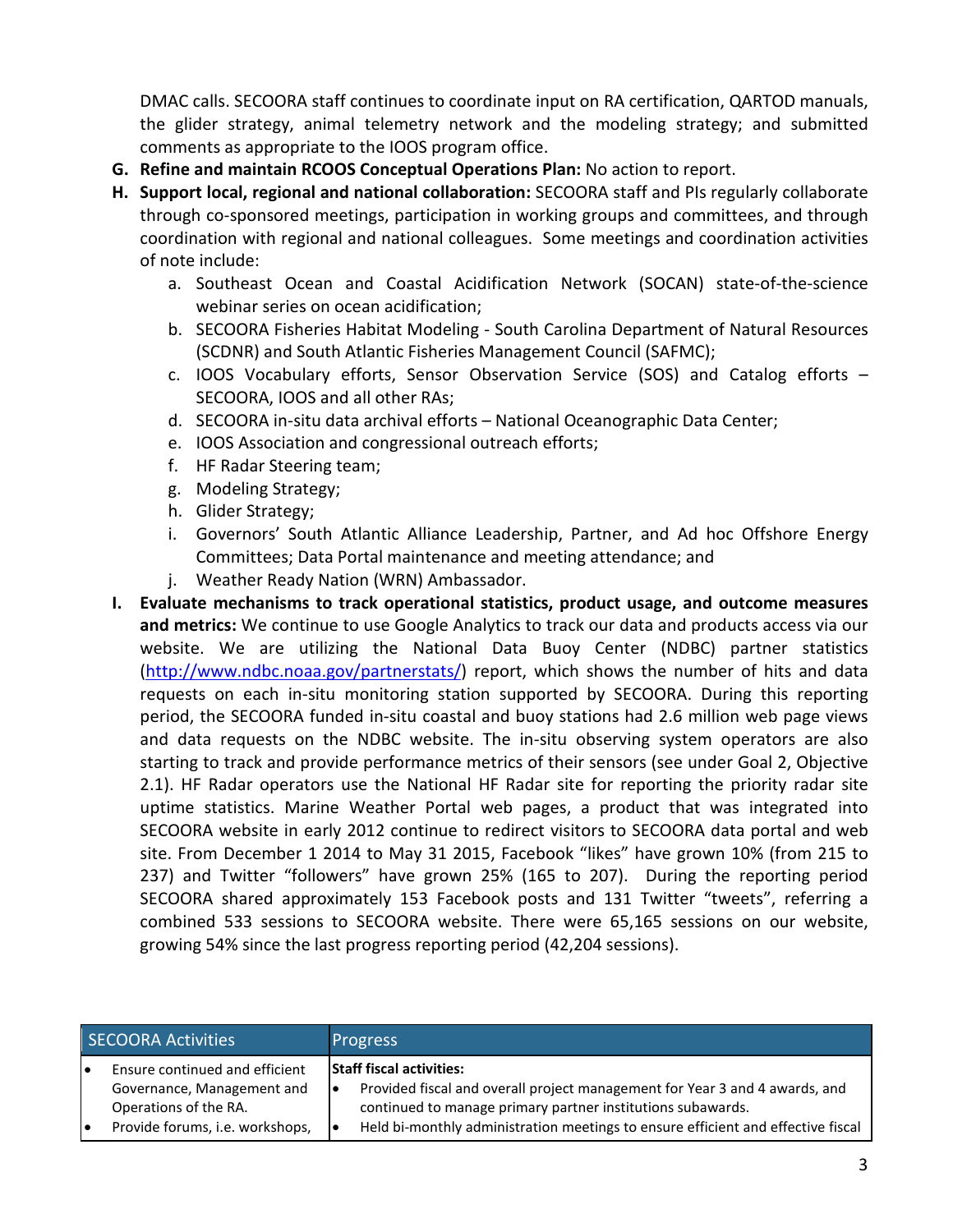| <b>SECOORA Activities</b>                                                                                                                                                                                                                                                                                                                                                                                                          | Progress                                                                                                                                                                                                                                                                                                                                                                                                                                                                                                                                                                                                                                                                                                                                                                                                                                                                                                                                                                                                                                                                                                                                                                                                                                                                                                                                                                                                                                                                                                                                                                                                                                                                                                                                                                                                                                                                                                                                                                                                                                                                                                                                                                                                                                                                                                                                                                                                                                                                                                                                                                                                                                                                                                                                                                                                                                                                                                                                                                                                                                                                                                                                                                                                                                                                                                                                                                                                                                                                                                                                                                                                                                                           |
|------------------------------------------------------------------------------------------------------------------------------------------------------------------------------------------------------------------------------------------------------------------------------------------------------------------------------------------------------------------------------------------------------------------------------------|--------------------------------------------------------------------------------------------------------------------------------------------------------------------------------------------------------------------------------------------------------------------------------------------------------------------------------------------------------------------------------------------------------------------------------------------------------------------------------------------------------------------------------------------------------------------------------------------------------------------------------------------------------------------------------------------------------------------------------------------------------------------------------------------------------------------------------------------------------------------------------------------------------------------------------------------------------------------------------------------------------------------------------------------------------------------------------------------------------------------------------------------------------------------------------------------------------------------------------------------------------------------------------------------------------------------------------------------------------------------------------------------------------------------------------------------------------------------------------------------------------------------------------------------------------------------------------------------------------------------------------------------------------------------------------------------------------------------------------------------------------------------------------------------------------------------------------------------------------------------------------------------------------------------------------------------------------------------------------------------------------------------------------------------------------------------------------------------------------------------------------------------------------------------------------------------------------------------------------------------------------------------------------------------------------------------------------------------------------------------------------------------------------------------------------------------------------------------------------------------------------------------------------------------------------------------------------------------------------------------------------------------------------------------------------------------------------------------------------------------------------------------------------------------------------------------------------------------------------------------------------------------------------------------------------------------------------------------------------------------------------------------------------------------------------------------------------------------------------------------------------------------------------------------------------------------------------------------------------------------------------------------------------------------------------------------------------------------------------------------------------------------------------------------------------------------------------------------------------------------------------------------------------------------------------------------------------------------------------------------------------------------------------------------|
| meetings, that enable<br>stakeholder assessment and<br>engagement.<br>$\bullet$<br>Coordinate with the Governor's<br>South Atlantic Alliance (GSAA).<br>Ensure SECOORA plans and gaps<br>$\bullet$<br>analysis align with IOOS<br>Association and IOOS office<br>guidance and/or requirements.<br>$\bullet$<br>Refine and maintain RCOOS<br>Conceptual Operations Plan.<br>Develop materials for RA<br>$\bullet$<br>Certification. | operations.<br>$\bullet$<br>A part-time Bookkeeper (Chiaki Kight) and Business Manager (Megan Lee)<br>managed the contracts and financials for these awards.<br>SECOORA staff held a staff retreat at Charleston, Feb. 5 -6, 2015.<br>$\bullet$<br>Preparations are underway for FY15 SECOORA A-133 audit.<br>$\bullet$<br><b>SECOORA Board and PI Coordination</b><br>$\bullet$<br>Continued to hold conference calls with RCOOS PIs to ensure in-reach,<br>coordination and collaboration within each RCOOS subcomponent and among<br>PIs. Also held DMAC activities prioritization and coordination meetings and calls.<br>Executive Committee continued to meet monthly. The Finance and Audit<br>$\bullet$<br>Committee met every quarter.<br>Held Fall Board meeting (Dec. 9, 2014 - Charleston, SC) and SECOORA Annual<br>$\bullet$<br>Members Business and Board meetings (May 19-20, 2015 - Jacksonville, FL).<br>Presentations and 2015 annual meeting materials can be accessed via the<br>SECOORA website.<br><b>External Coordination Activities:</b><br>Continued to actively participate in the Governors' South Atlantic Alliance<br>$\bullet$<br>(GSAA) and GSAA Regional Information Management System (RIMS) portal is<br>being maintained.<br>Debra continued to participate on monthly "Leadership Arm" calls of the GSAA.<br>$\bullet$<br>Debra attended the GSAA Executive Planning Team and GSAA World Ocean<br>$\bullet$<br>Council Industry Forum meetings held in Charleston, SC (April 7-8, 2015).<br>Participated in monthly IOOS Association and IOOS conference calls, including<br>$\bullet$<br>Debra's participation on the IOOS Association Executive Committee.<br>Debra and Conrad attended the IOOS Association Spring Meeting held in<br>$\bullet$<br>Washington D.C. (March 2015).<br>Coordinating and hosting Southeast Ocean and Coastal Acidification Network<br>$\bullet$<br>(SOCAN) webinars with National Oceanic and Atmospheric Administration's<br>Ocean Acidification Program.<br>Beach Water Quality Modeling Stakeholders meeting (January 9, 2015,<br>$\bullet$<br>Sarasota, FL): "Transferability of beach water quality modeling to Sarasota<br>beach areas". Representatives from SECOORA, GCOOS-RA, University of South<br>Carolina, Mote Marine Laboratory, Florida Department of Health (FDOH),<br>FWC/FWRI, Sarasota Estuary Program and Sarasota and Manatee counties GIS,<br>utilities and water quality monitoring programs attended and provided input at<br>the meeting.<br>South Carolina SECOORA members outreach social (February 5, 2015,<br>$\bullet$<br>Charleston, SC).<br>SECOORA at Charleston STEM Festival (February 7, 2015).<br>$\bullet$<br>South Atlantic Ecosystem Model workshop (February 10-11, 2015), St.<br>$\bullet$<br>Petersburg, FL.<br>Other meetings, events, conference calls and activities: Weather Ready Nation<br>(WRN); West Central Florida American Meteorological Society; Weather<br>Forecast Office, Ruskin, Tampa; Integrated Tracking of Aquatic Animals in the<br>Gulf of Mexico (iTAG); Florida Atlantic Coast Telemetry (FACT); Florida Gulf<br>Coast University Real-time Basic Observation Buoy Deployment; New College of<br>Florida, Sarasota, FL Faculty Seminar Series; SC Wind Regulatory Task Force<br>meeting; Florida Institute of Oceanography, FWC/FWRI, USGS and University of<br>South Florida outreach meetings; South Atlantic Landscape Conservation<br>Coalition workshop; NOAA Southeast and Caribbean Regional Collaboration<br>Team (SECART); National Harmful Algal Bloom (HAB) and Hypoxia webinar<br>hosted by <b>HABHRCA</b> . |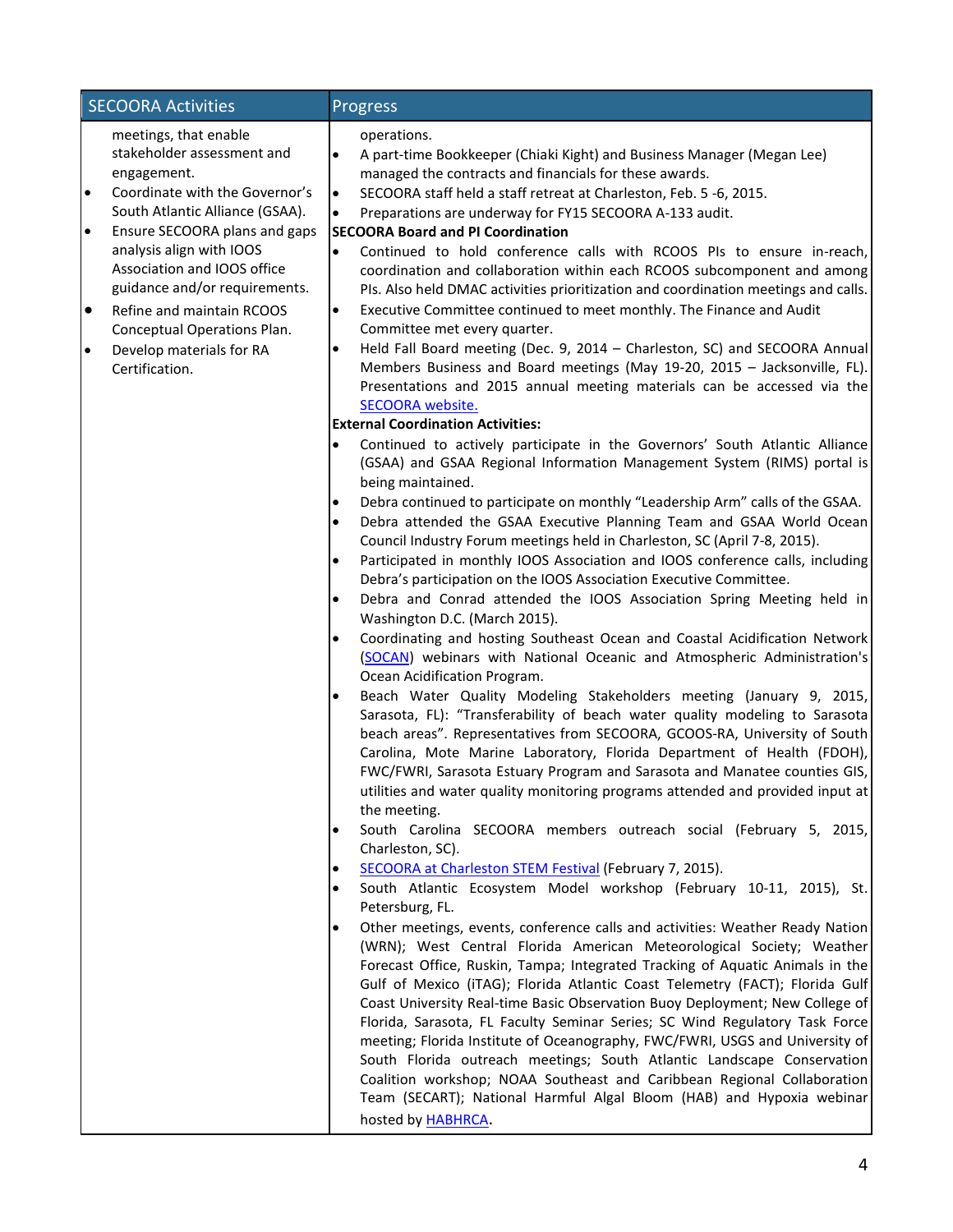| <b>SECOORA Activities</b> | Progress                                                                                                                                                                                                                                                                                                                                                                                                                                                                                                                                                                                                                                                                                                                                                                                                                                                                                                                   |
|---------------------------|----------------------------------------------------------------------------------------------------------------------------------------------------------------------------------------------------------------------------------------------------------------------------------------------------------------------------------------------------------------------------------------------------------------------------------------------------------------------------------------------------------------------------------------------------------------------------------------------------------------------------------------------------------------------------------------------------------------------------------------------------------------------------------------------------------------------------------------------------------------------------------------------------------------------------|
|                           | <b>Efforts to Leverage IOOS Funding:</b><br>Continued partnership with GSAA, and maintained the Regional Information<br>Management System portal for the GSAA.<br>The PIs who receive SECOORA subawards also leverage either their institutional<br>le<br>funds or other external grants to carry out their projects.<br>Onslow Bay Buoy Fund: In partnership with University of North Carolina<br>Wilmington and area boating and fishing community groups raised funds<br>needed to deploy the Onslow buoy.<br>Donate to SECOORA: We launched a "Shop AmazonSmile and contribute to<br>SECOORA" campaign. Amazon will donate 0.5% of the price of eligible<br>AmazonSmile purchases to Southeast Coastal Ocean Observing Regional<br>Association whenever one shops on AmazonSmile. Funds generated will be<br>invested to educate students and the public about coastal ocean observing<br>activities in the Southeast. |

# **Goal 2: Sustain an Observing Subsystem for the SE**

**Milestones:** The following provides updates for this goal. Additional details are included in the table that follows.

- **A. Operate and maintain moored and coastal stations:** University of South Florida Coastal Ocean Monitoring and Prediction System (COMPS) and University of North Carolina Wilmington Coastal Ocean Research and Monitoring Program (CORMP) assets are maintained.
- **B. Report moored and coastal stations data to secoora.org and NDBC:** Ongoing.
- **C. Operate and Maintain Priority Radars**
	- i. **Hourly surface current maps from the various subregions via individual and SECOORA web sites**: Ongoing.
	- ii. **Estimates of significant wave heights from the HF radar data:** Estimates of significant wave heights from the HF radar data are provided on an experimental basis by WERA HF Radar operators within the region.
	- iii. **Develop/report performance metrics of CODARs and WERAs throughout the SE including accuracy estimates of the surface currents:** HF Radar operators in our region use the National HFR site to report the site performance metrics. The work on accuracy estimates of the surface currents is being continued.
	- iv. **Provide the radial currents to the National Servers for the National HF radar network (Scripps Institute of Oceanography):** Ongoing.
- **D. Maintain the sensors on Gray's Reef National Marine Sanctuary (GRNMS) Buoy 41008:** University of Georgia (UGA) is funded to maintain the Ocean Acidification sensors on the NOAA's GRNMS buoy. Funding is also being allocated to University of Delaware for Ocean Acidification field data collection and validation.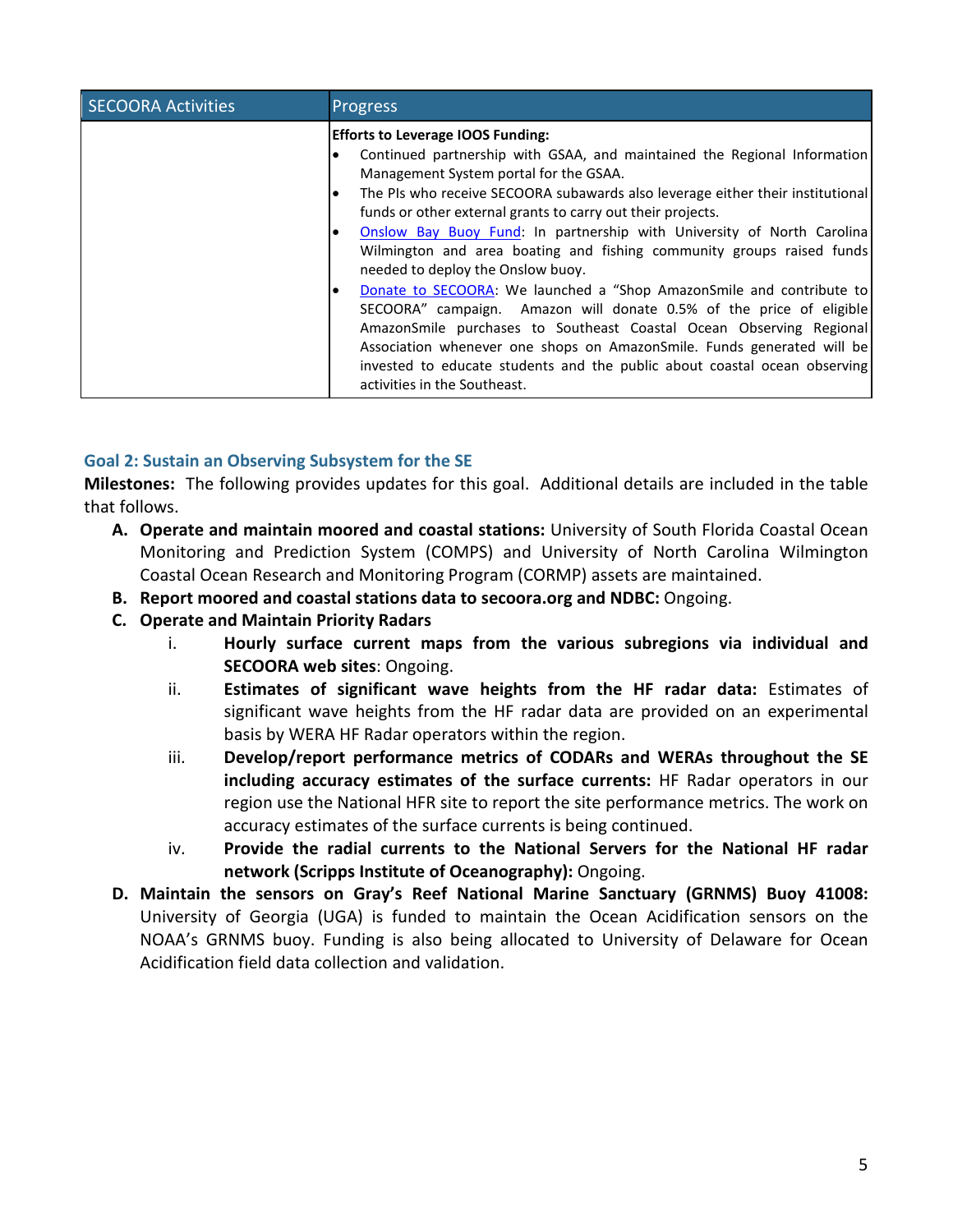| Objective 2.1: Sustain Moored and Coastal Stations                                                 |                                                                                                                                                                                                                                                                                                                                                                                                                                                                                                                                                                                                                                                                                                                                                                                                                                                                                                                                                                                                                                                                                                                                                                                                                                                                                                                                                                                                                                                                                                                                                 |  |
|----------------------------------------------------------------------------------------------------|-------------------------------------------------------------------------------------------------------------------------------------------------------------------------------------------------------------------------------------------------------------------------------------------------------------------------------------------------------------------------------------------------------------------------------------------------------------------------------------------------------------------------------------------------------------------------------------------------------------------------------------------------------------------------------------------------------------------------------------------------------------------------------------------------------------------------------------------------------------------------------------------------------------------------------------------------------------------------------------------------------------------------------------------------------------------------------------------------------------------------------------------------------------------------------------------------------------------------------------------------------------------------------------------------------------------------------------------------------------------------------------------------------------------------------------------------------------------------------------------------------------------------------------------------|--|
| Institution/Activities                                                                             | <b>Progress</b>                                                                                                                                                                                                                                                                                                                                                                                                                                                                                                                                                                                                                                                                                                                                                                                                                                                                                                                                                                                                                                                                                                                                                                                                                                                                                                                                                                                                                                                                                                                                 |  |
| University of South Florida (USF)<br>(Weisberg)<br><b>Support COMPS moorings</b>                   | USF currently maintains three real-time surface and two non-real-time subsurface<br>moorings, along with one near real-time shore tower. Performance statistics for<br>the 3 near real-time stations (C10, C12 and C13) are: water velocity (100%); 1m<br>SST/Salinity (100%); winds and air pressure (100%); in-water CTD (real-time 25%<br>and delayed mode 100%); long-wave radiation $(C10 - 100%)$ ; shortwave radiation<br>(C10 - 75%); relative humidity (RH) and air-temperature (AT) (75%). The 25% and<br>75% data return in real-time in-water CTD and RH/AT sensors are attributed to the<br>inductive cable parting and awaiting for ship time to replace the sensor<br>respectively. The real-time data collected by the moorings are delivered to<br>SECOORA and NDBC, and are made available via Global Telecommunication System<br>(GTS). USF continues to partner with IOOS/SECOORA and Florida Gulf Coast<br>University (FGCU) to educate and train undergraduates in participation of mooring<br>maintenance cruises, configuration of sensors and deployment of moorings and<br>data analysis.                                                                                                                                                                                                                                                                                                                                                                                                                             |  |
| University of South Florida (USF)<br>(Luther)<br>Support in-shore tidal meteorological<br>stations | University of South Florida College of Marine Science continues to maintain the in-<br>shore Coastal Stations to the extent possible with the funding provided. A new<br>radar-based water level sensor on a NOAA designed mounting frame with bubbler<br>back-up was added to the Clam Bayou station. They are attempting to get the site<br>surveyed into the NAVD88 datum by the City of St. Petersburg, as it is useful for<br>storm water management. The USF Institute for Marine Remote Sensing (IMaRS)<br>and the Florida Fish and Wildlife Research Institute (FWRI) are collecting monthly<br>water samples from the Clam Bayou site to correspond to maintenance and<br>calibration of the water quality sonde. Construction of the new test station on the<br>USF-CMS docks is nearly complete. Physical infrastructure was installed in<br>September 2014. Installation of data collection and telemetry systems at the test<br>site is underway. Consolidation of the COMPS Egmont Key and Anna Maria sites<br>into a single nearby site remains in the planning stages. General upkeep of the<br>remaining COMPS inshore sites (Shell Point, Aripeka, Fred Howard Park, and Big<br>Carlos Pass) continues. The tower at Big Carlos Pass needs replacement. They are<br>engaging engineering support from YSI/Xylem to design a new mast base that can<br>accommodate anticipated loads on the new tower and comply with Florida<br>Department of Transportation requirements, as it is located on a state highway<br>drawbridge. |  |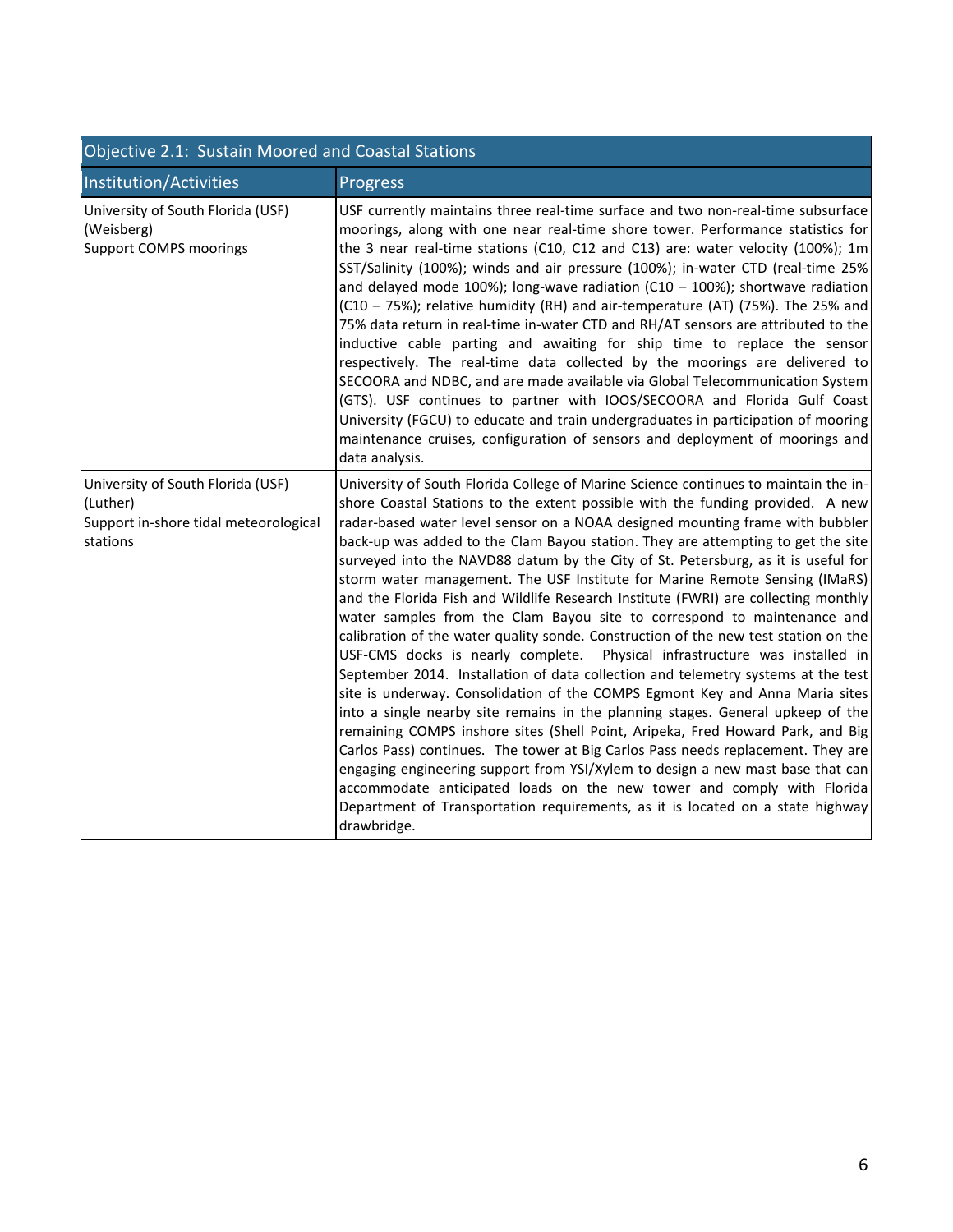| University of North Carolina -<br>Wilmington (Leonard)<br>Support Carolina RCOOS network      | University of North Carolina Wilmington (UNCW) continued to operate and<br>maintain 7 nearshore real-time moorings and 1 coastal pier station. Periodic buoy<br>turnarounds (March 24-26, 2015) and station maintenance were continued. The<br>moorings (ILM2, ILM3, OCP1, SUN2, CAP2, FRP2) data return statistics are : air<br>temperature and pressure - 72%, 100%, 93%, 100%, 97%, 100%; wind speed and<br>direction - 72%, 100%, 92%, 100%, 97%, 100%; surface water temperature and<br>salinity - 72%, 100%, 94%, 98%, 42%, 23%; waves (ILM2 - 89%, SUN2 - 64%) and<br>currents (SUN2 - 64%). LEJ3 (mooring 41036) is not included in buoy stats since it<br>was removed from service on January 15, 2015. SUN2 waves and currents have not<br>reported since April 4, 2015 due to the need for a battery swap. Mooring<br>technicians hope to replace the batteries in early June 2015. CAP2 and FRP2 CTD's<br>have been problematic the entire reporting period; however, the CTD at CAP2 has<br>reported at 100% since the mooring turnaround on March 25, 2015. The FRP2 CTD<br>will be swapped by divers on June 3, 2015. All data collected are provided to<br>SECOORA and NDBC and made available via Global Telecommunication System<br>$(GTS)$ . |
|-----------------------------------------------------------------------------------------------|-----------------------------------------------------------------------------------------------------------------------------------------------------------------------------------------------------------------------------------------------------------------------------------------------------------------------------------------------------------------------------------------------------------------------------------------------------------------------------------------------------------------------------------------------------------------------------------------------------------------------------------------------------------------------------------------------------------------------------------------------------------------------------------------------------------------------------------------------------------------------------------------------------------------------------------------------------------------------------------------------------------------------------------------------------------------------------------------------------------------------------------------------------------------------------------------------------------------------------------------------------------------|
| Objective 2.2: Maintain High Frequency Radar Operations                                       |                                                                                                                                                                                                                                                                                                                                                                                                                                                                                                                                                                                                                                                                                                                                                                                                                                                                                                                                                                                                                                                                                                                                                                                                                                                                 |
| Institution/Activities                                                                        | Progress                                                                                                                                                                                                                                                                                                                                                                                                                                                                                                                                                                                                                                                                                                                                                                                                                                                                                                                                                                                                                                                                                                                                                                                                                                                        |
| HF Radar data delivery from all<br><b>SECOORA priority stations</b>                           | The data from all radars are being continuously provided to SECOORA and the US<br>National HFR Network in near real-time.                                                                                                                                                                                                                                                                                                                                                                                                                                                                                                                                                                                                                                                                                                                                                                                                                                                                                                                                                                                                                                                                                                                                       |
| University of South FL (Weisberg)<br>Support four CODAR stations on the<br>West Florida Shelf | USF currently operates, maintains and delivers data from three CODAR priority<br>radar sites (Naples, Venice and Reddington Shores). USF continues to maintain the<br>2 co-located WERA stations. The fourth priority CODAR site will be deployed in Year<br>5 of the project. Operational uptime and average range statistics of three priority<br>CODAR sites for this reporting period: NAPL - 98.9%, 185Km, VENI - 92.1%, 157km<br>and RDSR - 97%, 174km.                                                                                                                                                                                                                                                                                                                                                                                                                                                                                                                                                                                                                                                                                                                                                                                                   |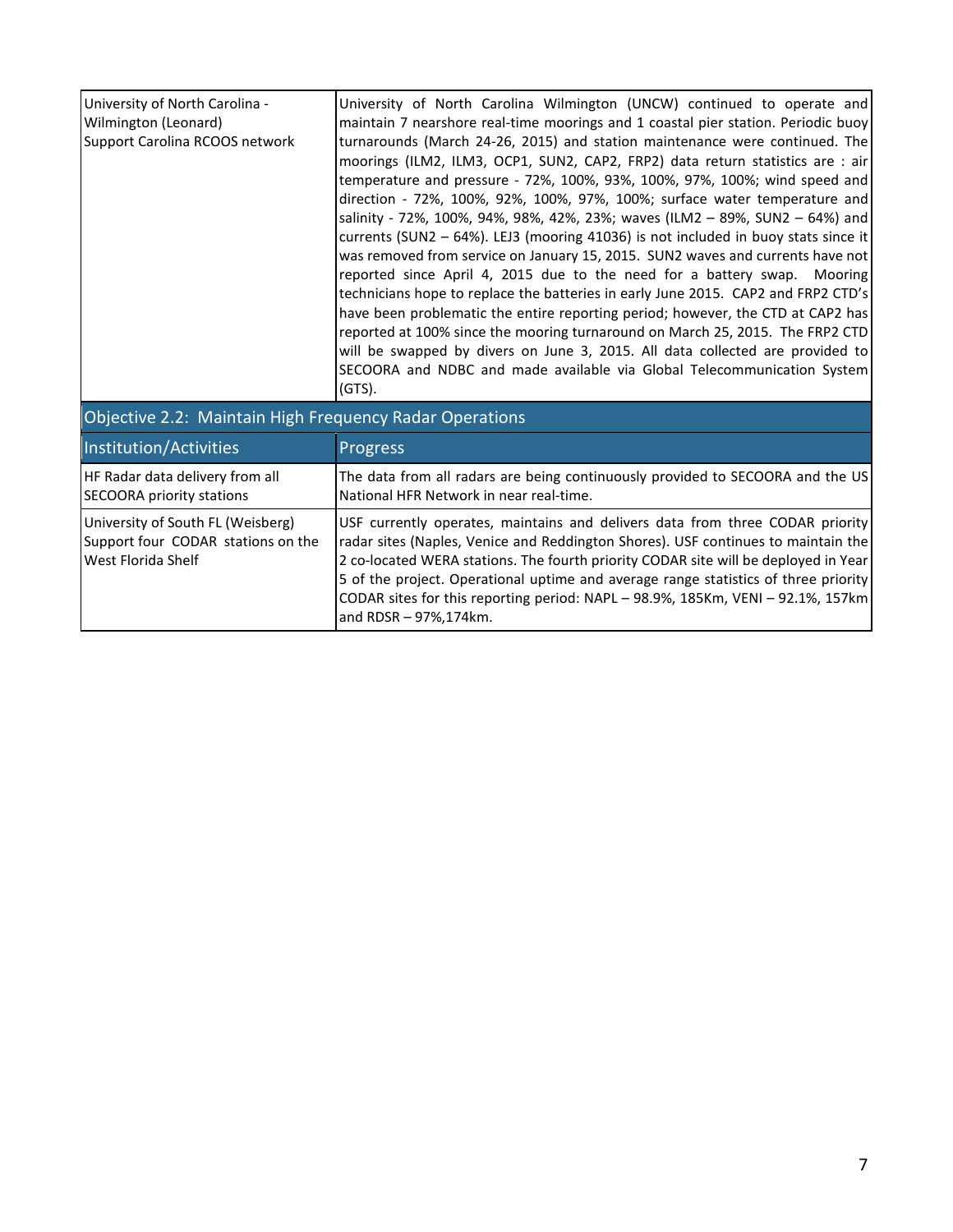| Support two WERA radar arrays in<br>Long Bay, SC                                                                                    | University of South Carolina (Voulgaris) The operation of the two USC priority radars (Fort Caswell (CSW) and Georgetown<br>(GTN)) was continued without major interruptions during the reporting period. The<br>maintenance work, apart from regular visits for recovering the raw data that are<br>not transmitted to our data center included the following activities which are listed<br>per site: CSW: Routine site visitations for backing up raw data files and basic<br>maintenance work; GTN: Due to northeasters (storm activity) during 2014, coastal<br>erosion had impacted the antenna array on this site. Following the actions taken<br>during the previous reporting period (July 1 to Nov. 30 2014) that included: (a)<br>retreat of the transmit (Tx) array by approximately 20m inland; (b) replacement of<br>2 receiver (Rx) antennas; and (c) temporal relocation (inland) of 4 antennas on the<br>northern part of the Rx array, significant effort was undertaken to permanently<br>relocate the whole Rx array inland. This relocation was completed on March 11,<br>2015 when all 12 antennas were moved inland and re-installed. The new positions<br>of the Rx antennas were surveyed using an RTK-GPS and the signal processing<br>software was updated accordingly. Following data collection and after local<br>processing of the raw data, the estimated surface currents (radial velocities) are<br>transmitted to the National HF Radar network. The time elapsed between data<br>collection and receipt of the radial velocities by the National Network is less than 1<br>hr. on average. During this period we continued the generation of monthly<br>climatologies of surface ocean currents from the area covered by the sites. Also<br>during this period one graduate student (USC internal funds) has been involved in<br>developing an algorithm for the improvement of the radar surface current<br>measurements through the inclusion of the Stokes drift component not captured<br>by the HF radars. The theoretical development has been finalized, but its<br>implementation will require experimental verifications. Efforts have been initiated<br>for the development of a method for antenna pattern measurements using a<br>micro-transmitter on an airborne or shipborne platform. Using internal funds USC<br>has acquired a drone system for carrying a calibration transmitter around the Tx<br>array. Successful completion of this project will contribute in better accuracy for<br>currents, but more importantly for wave estimation. The method will be tested<br>during the summer / fall 2015. The systems operate on the experimental frequency<br>of 8.35 MHz. Operational uptime and average range statistics of two priority HF<br>Radar sites for this reporting period: $CSW - 98.0\%$ , 180km and GTN - 94.4%, |
|-------------------------------------------------------------------------------------------------------------------------------------|-----------------------------------------------------------------------------------------------------------------------------------------------------------------------------------------------------------------------------------------------------------------------------------------------------------------------------------------------------------------------------------------------------------------------------------------------------------------------------------------------------------------------------------------------------------------------------------------------------------------------------------------------------------------------------------------------------------------------------------------------------------------------------------------------------------------------------------------------------------------------------------------------------------------------------------------------------------------------------------------------------------------------------------------------------------------------------------------------------------------------------------------------------------------------------------------------------------------------------------------------------------------------------------------------------------------------------------------------------------------------------------------------------------------------------------------------------------------------------------------------------------------------------------------------------------------------------------------------------------------------------------------------------------------------------------------------------------------------------------------------------------------------------------------------------------------------------------------------------------------------------------------------------------------------------------------------------------------------------------------------------------------------------------------------------------------------------------------------------------------------------------------------------------------------------------------------------------------------------------------------------------------------------------------------------------------------------------------------------------------------------------------------------------------------------------------------------------------------------------------------------------------------------------------------------------------------------------------------------------------------------------------------------------------------------------------------------------------------------------------------------------------------------------------------------------------------------------------------------------------------------------------|
|                                                                                                                                     | 229km.                                                                                                                                                                                                                                                                                                                                                                                                                                                                                                                                                                                                                                                                                                                                                                                                                                                                                                                                                                                                                                                                                                                                                                                                                                                                                                                                                                                                                                                                                                                                                                                                                                                                                                                                                                                                                                                                                                                                                                                                                                                                                                                                                                                                                                                                                                                                                                                                                                                                                                                                                                                                                                                                                                                                                                                                                                                                                  |
| Skidaway Institute of Oceanography<br>(SkIO) (Savidge)<br>Support two WERA radar arrays on St.<br>Catherine's and Jekyll Island, GA | Skidaway Institute continues to operate and maintain the US IOOS/SECOORA<br>identified priority WERA system radar sites (St Catherine's and Jekyll Island<br>installations) to the extent possible with the Year 4 funding. Each site is visited<br>bimonthly and additionally as needed. Data from these sites are sent to SECOORA<br>and National High Frequency Radar Network for integration, display and<br>dissemination. The data are also posted on the Skidaway Institute of Oceanography<br>website. Operational uptime and average range statistics of two priority HF Radar<br>sites for this reporting period: CAT - 97%, 181km and JEK - 99%, 197km.                                                                                                                                                                                                                                                                                                                                                                                                                                                                                                                                                                                                                                                                                                                                                                                                                                                                                                                                                                                                                                                                                                                                                                                                                                                                                                                                                                                                                                                                                                                                                                                                                                                                                                                                                                                                                                                                                                                                                                                                                                                                                                                                                                                                                      |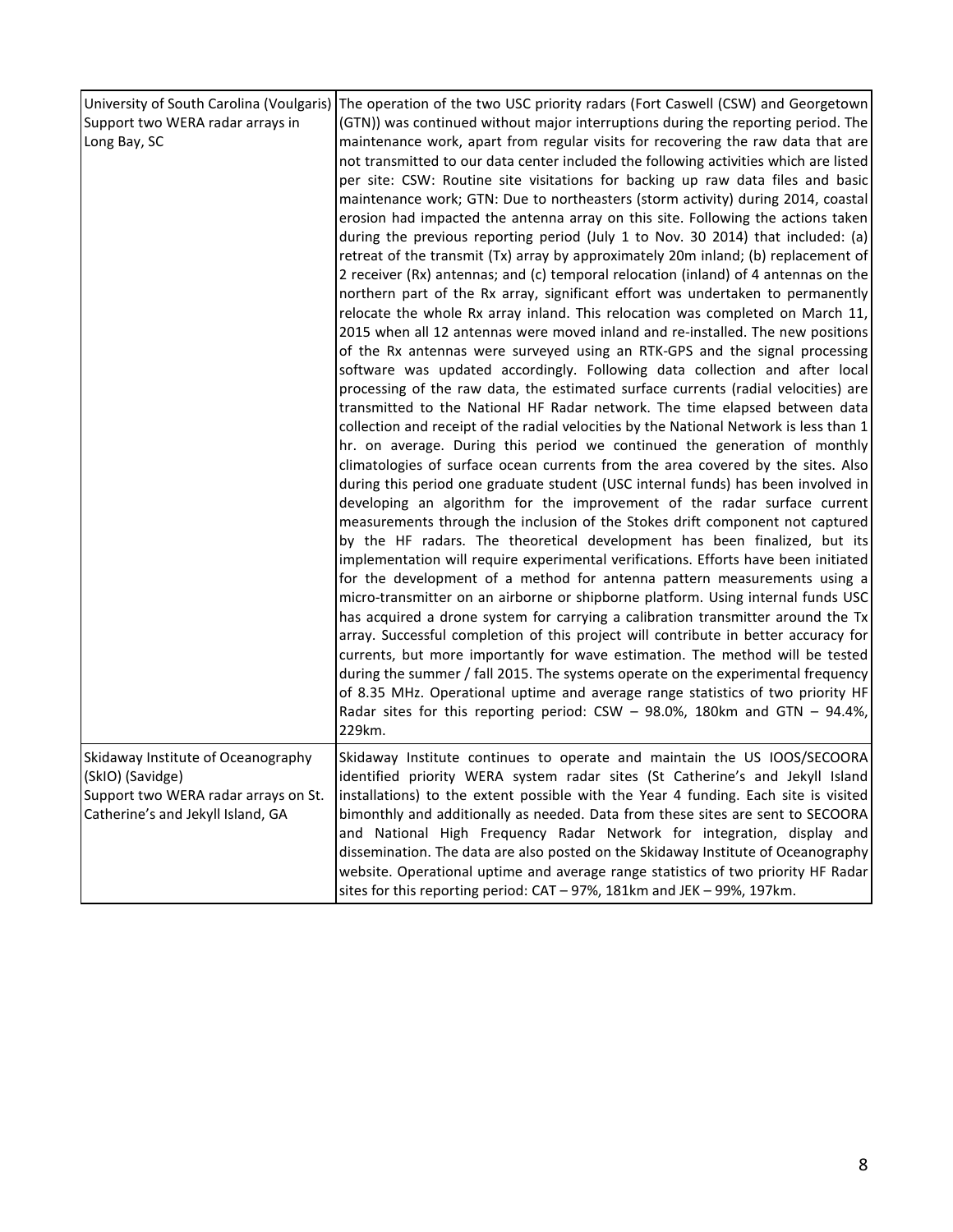| University of Miami (Shay)                                                                                | Operated existing HF radar instrument installations at Key Biscayne (CDN), Virginia                                                                                                                                                                                                                                                                                                                                                                                                                                                                                                                                                                                                                                                                                                                                                                                                                                                                                                                                                                                                                                                                                                                                                                                                                  |
|-----------------------------------------------------------------------------------------------------------|------------------------------------------------------------------------------------------------------------------------------------------------------------------------------------------------------------------------------------------------------------------------------------------------------------------------------------------------------------------------------------------------------------------------------------------------------------------------------------------------------------------------------------------------------------------------------------------------------------------------------------------------------------------------------------------------------------------------------------------------------------------------------------------------------------------------------------------------------------------------------------------------------------------------------------------------------------------------------------------------------------------------------------------------------------------------------------------------------------------------------------------------------------------------------------------------------------------------------------------------------------------------------------------------------|
| Support three WERA radar arrays at<br>Crandon, Virginia Key and Dania Beach<br>and HF Radar Waves Project | Key (VIR) and Dania Beach (STF). VIR site was damaged by a fire set by park visitors<br>on the evening of May 24, 2015. UM is still assessing the damage. UM was asked<br>by the USCG Admiral to relocate the STF site container and the site has been down<br>from Jan - May 2015. UM had to redeploy cables at CDN due to the damages<br>caused by park maintenance crews. Mean radials are provided at hourly intervals<br>to the US National Network archive through Scripps Institution of Oceanography in<br>real time. Working with the USCG to ingest UM data into their data system for<br>SAROPS. Estimated significant wave heights for the National Weather Service<br>marine forecast models and engage stakeholder groups such as the NWS and<br>United States Coast Guard (for currents). Processed data from the AWAC (Nortek)<br>mooring recovered in August 2015. Data recovery from the AWAC was 100%.<br>Based on our analysis, we retrieved 100% of the time series of currents, but only<br>19% of the surface wave information. These data have been provided to NWS<br>(current and wave data). Operational uptime and average range statistics of three<br>priority HF Radar sites for this reporting period: CDN – 89%, 124km, STF – 34.1%,<br>107km and VIR - 83%, 125km. |
| University of NC - Chapel Hill (Seim)<br>Support two CODAR radar arrays on<br>the Outer Banks of NC       | The UNC-CH operates 3 CODAR-radar installations on the Outer Banks of North<br>Carolina with SECOORA/IOOS funds. UNCCH continues testing quality control<br>procedures for radials from these sites. They have implemented post-processing of<br>the threshold tests advocated by Kirinich et al. (2012) and have made considerable<br>progress in generating weighted-averages. UNCCH continues to develop Gulf<br>Stream landward edge tracking capabilities with the NC radars, and compare them<br>with existing data products. Preliminary analysis of edge spatial and temporal<br>variability estimates from the Cape Hatteras site are consistent with known<br>behavior of the Gulf Stream, with decaying meander characteristics seen in radials<br>that view the Gulf Stream south of Cape Hatteras. A very different character of the<br>edge time history is seen to the northeast where instabilities start to grow again<br>with longer time scales. Operational uptime statistics for the three radars: DUCK-<br>99.9%, 198km; HATY- 99.7%, 188km and CORE - 92.3%, 189 km.                                                                                                                                                                                                          |

| Objective 2.5: Maintain the sensors on NOAA Gray's Reef National Marine Sanctuary (GRNMS) buoy                                                                                            |                                                                                                                                                                                                                                                                                                                                                                                                                                                                                                                                                                                                                                                                                                                                                                                                                                                                                                                                                                                                                                                                                                                                                                                                                                                                                                                                                                                                                                                                                                                                                                                                                                                                                               |  |
|-------------------------------------------------------------------------------------------------------------------------------------------------------------------------------------------|-----------------------------------------------------------------------------------------------------------------------------------------------------------------------------------------------------------------------------------------------------------------------------------------------------------------------------------------------------------------------------------------------------------------------------------------------------------------------------------------------------------------------------------------------------------------------------------------------------------------------------------------------------------------------------------------------------------------------------------------------------------------------------------------------------------------------------------------------------------------------------------------------------------------------------------------------------------------------------------------------------------------------------------------------------------------------------------------------------------------------------------------------------------------------------------------------------------------------------------------------------------------------------------------------------------------------------------------------------------------------------------------------------------------------------------------------------------------------------------------------------------------------------------------------------------------------------------------------------------------------------------------------------------------------------------------------|--|
| Institution/Activities                                                                                                                                                                    | Progress                                                                                                                                                                                                                                                                                                                                                                                                                                                                                                                                                                                                                                                                                                                                                                                                                                                                                                                                                                                                                                                                                                                                                                                                                                                                                                                                                                                                                                                                                                                                                                                                                                                                                      |  |
| University of Georgia (Noakes) and<br>University of Delaware (Wei-Jun Cai)<br>Support to NOAA's Ocean Acidification<br>Program NDBC Gray's Reef National<br>Marine Sanctuary (GRNMS) buoy | UGA continues to monitor the carbon dioxide in surficial waters offshore Georgia at<br>the GRNMS site. In December 2014, it was noticed that the pH data from the<br>GRNMS mooring was becoming erratic. In April 2015, sea conditions allowed for<br>the visit and sensor swap, the SAMI-pH was replaced with the new instrument<br>resulting in the pH measurements reporting back on line and stable. 10 discrete<br>water samples were also collected for DIC and TA analysis. These samples were<br>shipped to the University of Delaware for analysis. So far, eight and a half years of<br>nearly continuous CO2 and water quality data have been collected at the GRNMS<br>coastal mooring. Typical pCO2 values range from 300 uatm in the winter months to<br>500-600 uatm in the summer months. These values have been repeated annually<br>and have come to be expected for the South Atlantic Bight (SAB). It is still early in<br>the data collection phase, but attempts to discern annual trends have proven<br>interesting with positive pCO2 seawater (2.4%/year) and atmospheric<br>$(0.789\%/year)$ increases apparent. As more data is collected, these trends will most<br>likely vary and will be appropriately adjusted. University of Delaware attended OA<br>cruise (December $8 - 18$ , 2014) to collect water samples for Dissolved Inorganic<br>Carbon (DIC), Total Alkalinity (TA), Dissolved Oxygen (DO), pH(spec) and salinity<br>analysis for groundthruthing the Gray's reef mooring sensors. Water samples<br>collected during the cruise as well as collected by UGA were analyzed and the<br>results were submitted for publication in refereed journals. |  |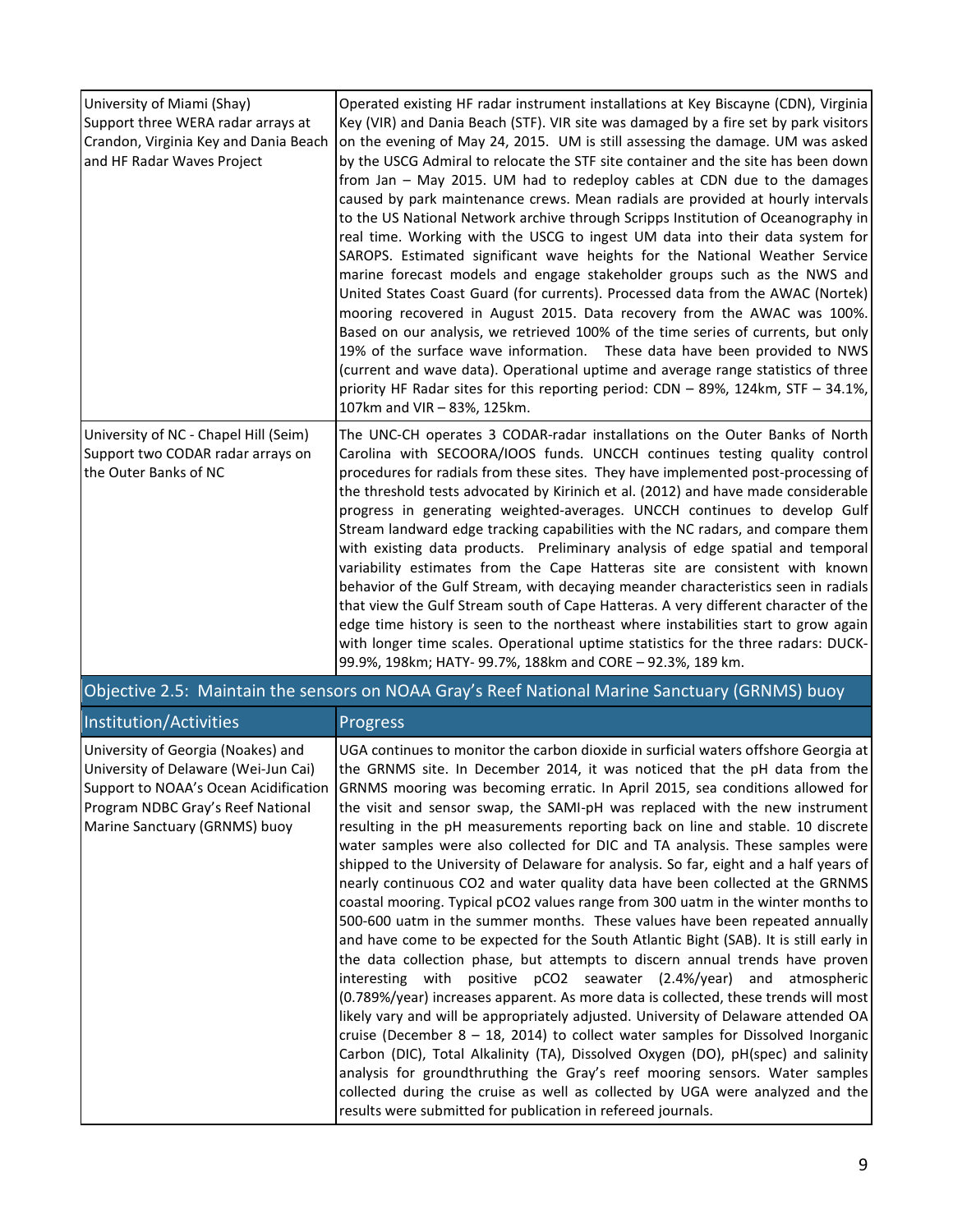# **Goal 3: Support a Multi-Scale Multi-Resolution Modeling Subsystem**

**Milestones:** The following table provides progress on the modeling subsystem projects.

| A. Support Regional SABGOM model                                                                                                              |                                                                                                                                                                                                                                                                                                                                                                                                                                                                                                                                                                                                                                                                                                                                                                                                                                                                                                                                                                                                                                                                                                                                                                                                                                                                                                                                                                                                                                                                                                                                                                                                                       |  |
|-----------------------------------------------------------------------------------------------------------------------------------------------|-----------------------------------------------------------------------------------------------------------------------------------------------------------------------------------------------------------------------------------------------------------------------------------------------------------------------------------------------------------------------------------------------------------------------------------------------------------------------------------------------------------------------------------------------------------------------------------------------------------------------------------------------------------------------------------------------------------------------------------------------------------------------------------------------------------------------------------------------------------------------------------------------------------------------------------------------------------------------------------------------------------------------------------------------------------------------------------------------------------------------------------------------------------------------------------------------------------------------------------------------------------------------------------------------------------------------------------------------------------------------------------------------------------------------------------------------------------------------------------------------------------------------------------------------------------------------------------------------------------------------|--|
| Institution/Activities                                                                                                                        | Progress                                                                                                                                                                                                                                                                                                                                                                                                                                                                                                                                                                                                                                                                                                                                                                                                                                                                                                                                                                                                                                                                                                                                                                                                                                                                                                                                                                                                                                                                                                                                                                                                              |  |
| North Carolina State University (He)<br>Support and enhance SABGOM model                                                                      | The North Carolina State University South Atlantic Bight Gulf of Mexico<br>(SABGOM) model continues to run on a 24/7-basis, providing 3-D regional<br>Model predictions are served in public domain via<br>ocean predictions.<br>http://omgsrv1.meas.ncsu.edu:8080/ocean-circulation/<br><b>SECOORA</b><br>and<br>interactive maps portal and <b>THREDDS</b> server. SABGOM model has been<br>coupled with biogeochemical prediction model. PI and his team are working<br>with other project scientists funded by SECOORA on model coupling, model<br>skill assessments, long-term analysis, and generations of several value-added<br>products. PI and his team are also testing data assimilation (DA) schemes<br>within the SABGOM modeling system using 3Dvar and 4Dvar data<br>assimilation schemes. The DA system, once fully implemented, will be able<br>to assimilate observations including satellite sea surface temperature, sea<br>surface height, HF Radar surface currents, glider observed hydrography to<br>improve SECOORA regional ocean circulation predictions.                                                                                                                                                                                                                                                                                                                                                                                                                                                                                                                                 |  |
|                                                                                                                                               | B. Implement Forecasting of Storm Surge, Inundation and Coastal Circulation                                                                                                                                                                                                                                                                                                                                                                                                                                                                                                                                                                                                                                                                                                                                                                                                                                                                                                                                                                                                                                                                                                                                                                                                                                                                                                                                                                                                                                                                                                                                           |  |
| Institution/Activities                                                                                                                        | Progress                                                                                                                                                                                                                                                                                                                                                                                                                                                                                                                                                                                                                                                                                                                                                                                                                                                                                                                                                                                                                                                                                                                                                                                                                                                                                                                                                                                                                                                                                                                                                                                                              |  |
| University of Florida (Sheng) and North<br>Carolina State University (Xie)<br>Provide real-time forecasting of inundation<br>and storm surge. | University of Florida: The final report for the project is being compiled. The<br>report will cover the development, setup, work and data flows, and<br>verification process of the Advanced Coastal Modeling System (ACMS). The<br>outline and contents of the report are: Introduction; ACMS history and<br>development; ACMS Models; Model setup; ACMS work and data flows;<br>ACMS supporting infrastructure and prerequisites; verification of ACMS;<br>ACMS forecast error assessment and model benchmarking and Lessons<br>learned and Conclusions.<br>North Carolina State University: They continue to maintain the NCSU Coastal<br>Marine and Atmospheric Environment Prediction System (CMAEPS) which is<br>running in the near-real-time mode on the NCSU IBM Blade Center Linux<br>Cluster. CMAEPS performs a 3-day forecast daily with the system being<br>initialized at 00 UTC. Near real-time forecasts from NCEP 0.5 degree Global<br>Forecast System (GFS) data from NOAA National Operational Model Archive<br>& Distribution System (NOMADS) are used to drive the regional atmospheric<br>model by providing initial and lower boundary conditions and 6-hourly<br>updated lateral boundary conditions. Atmospheric forcing fields from the<br>atmospheric model then drive the surface wave model and the storm surge<br>model. Tidal boundary conditions are specified according to the ADCIRC tidal<br>database. The forecasting results can be accessed from the CMAEPS web<br>server (http://cfdl.meas.ncsu.edu/SECOORA/index.html. The final report for<br>the project is being compiled. |  |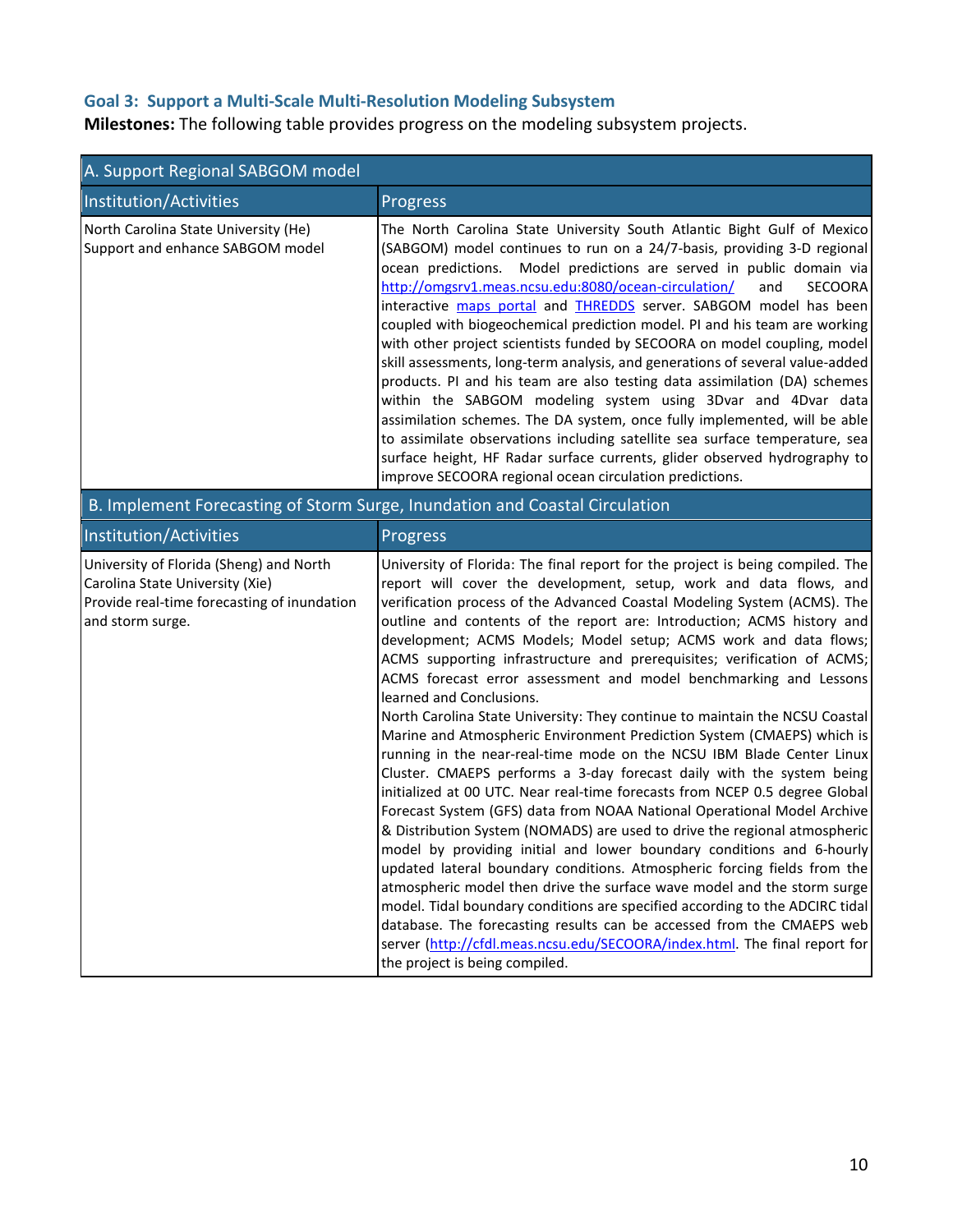# C. Provide Species Specific Habitat Models that integrate remotely sensed data and in-situ data to enhance South Atlantic Fisheries Management Council Stock Assessments

| Institution/Activities                                                                                                                                                                      | <b>Progress</b>                                                                                                                                                                                                                                                                                                                                                                                                                                                                                                                                                                                                                                                                                                                                                                                                                                                                                                                                                                                                                                                                                                                                                                                                                                                                                                                                                                                                                                                                                                                                                                                   |
|---------------------------------------------------------------------------------------------------------------------------------------------------------------------------------------------|---------------------------------------------------------------------------------------------------------------------------------------------------------------------------------------------------------------------------------------------------------------------------------------------------------------------------------------------------------------------------------------------------------------------------------------------------------------------------------------------------------------------------------------------------------------------------------------------------------------------------------------------------------------------------------------------------------------------------------------------------------------------------------------------------------------------------------------------------------------------------------------------------------------------------------------------------------------------------------------------------------------------------------------------------------------------------------------------------------------------------------------------------------------------------------------------------------------------------------------------------------------------------------------------------------------------------------------------------------------------------------------------------------------------------------------------------------------------------------------------------------------------------------------------------------------------------------------------------|
| ROFFS (Roffer), University of Miami CIMAS<br>(Muhling), and SAFMC (Pugliese)<br>Develop data products derived from satellite<br>and in situ observations for fisheries stock<br>assessment. | During this reporting period, the PI worked with fisheries stock assessment<br>stakeholders on the transferability and incorporation of habitat modeling<br>approach in the stock assessment process. It has been officially<br>recommended by the South Atlantic red snapper triggerfish Advisory<br>Committee that our additional "habitat" covariate, become part of the<br>SouthEast Data, Assessment, and Review (SEDAR) research plan for grey<br>triggerfish. This was achieved by continued engagement in the stock<br>assessment process via several teleconferences and other communications<br>related to the grey triggerfish assessment committee. At the SEDAR<br>meetings the conclusions were that habitat modeling had great value to<br>stock assessment in general as it provided a good mechanism to introduce<br>environmental variability into the stock assessment indices. However,<br>habitat model output cannot presently be incorporated into the presently<br>used stock assessment index calculations as the habitat model would add<br>environmental co-variants that were, in some manner, already included in<br>the model. Substantial amount of work will be required to develop a new<br>model that only incorporates the habitat model output and thus was<br>recommended for the near future research plan. It was also felt that<br>successful use of this modeling would allow future evaluation for use in the<br>golden crab, tilefish, scamp grouper, gag grouper and other species of<br>interest to the South Atlantic Fisheries Management Council. |

# **D. Improve Beach/Shellfish water quality advisories**

| Institution/Activities                                                                                                    | <b>Progress</b>                                                                                                                                                                                                                                                                                                                                                                                                                                                                                                                                                                                                                                                                                                                                                                                                                                                                                                                                                                                                                                                                                                                                                                                                                                                                                                                                                                                                                                                                                                                                                                                                                                                                                                                                                                                                                                                            |
|---------------------------------------------------------------------------------------------------------------------------|----------------------------------------------------------------------------------------------------------------------------------------------------------------------------------------------------------------------------------------------------------------------------------------------------------------------------------------------------------------------------------------------------------------------------------------------------------------------------------------------------------------------------------------------------------------------------------------------------------------------------------------------------------------------------------------------------------------------------------------------------------------------------------------------------------------------------------------------------------------------------------------------------------------------------------------------------------------------------------------------------------------------------------------------------------------------------------------------------------------------------------------------------------------------------------------------------------------------------------------------------------------------------------------------------------------------------------------------------------------------------------------------------------------------------------------------------------------------------------------------------------------------------------------------------------------------------------------------------------------------------------------------------------------------------------------------------------------------------------------------------------------------------------------------------------------------------------------------------------------------------|
| University of South Carolina (Porter)<br>Provide a decision support tool for<br>beach/shellfish water quality advisories. | During this reporting period, the PI and his team worked on the<br>transferability of their beach water quality modeling approach to Sarasota<br>beach areas in FL. Based on recommendations from local stakeholders, the<br>study area in Sarasota beach area was refined and consists of 12 sampling<br>sites (five marine sites are located on Anna Maria Island, two on Longboat<br>Key, three on Lido Key, one on the causeway to Anna Maria Island, and one<br>on Ringling Causeway) west of Sarasota, FL. On January 8, 2015, windshield<br>surveys of our study area were conducted. For the study, data were<br>collected, collated, and summarized from multiple observing systems,<br>remotely sensed products, and monitoring programs. Data utilized in this<br>effort include tidal ranges, tidal max/min values, wind speed/direction,<br>NEXRAD rainfall totals (24-168 hr.), dry day counts, rainfall intensity, rainfall<br>delays (1, 2, and 3 day), salinity max/min values, salinity averages (24-168)<br>hr.), water temperature max/min values, and 24 hr. water temperature<br>averages. Specifically, in-situ (C-10 USF buoy) and modeling (HYCOM) data<br>sources were utilized to provide salinity and water temperature values. Data<br>collection was completed in April 2015. Since mid-April 2015, statistical<br>modeling has been conducted on the Lido Key site to ensure our data needs<br>are being met. For this modeling, the EPA's Virtual Beach (VB) statistical<br>modeling toolbox is being used to create multiple linear regression models<br>from roughly 82 variables. This approach will be utilized at each of the 12<br>sites in the study area; island-level scale models will also be developed for<br>Anna Maria Island, Longboat Key, and Lido Key. Modeling efforts will be<br>conducted throughout the 2015 summer. |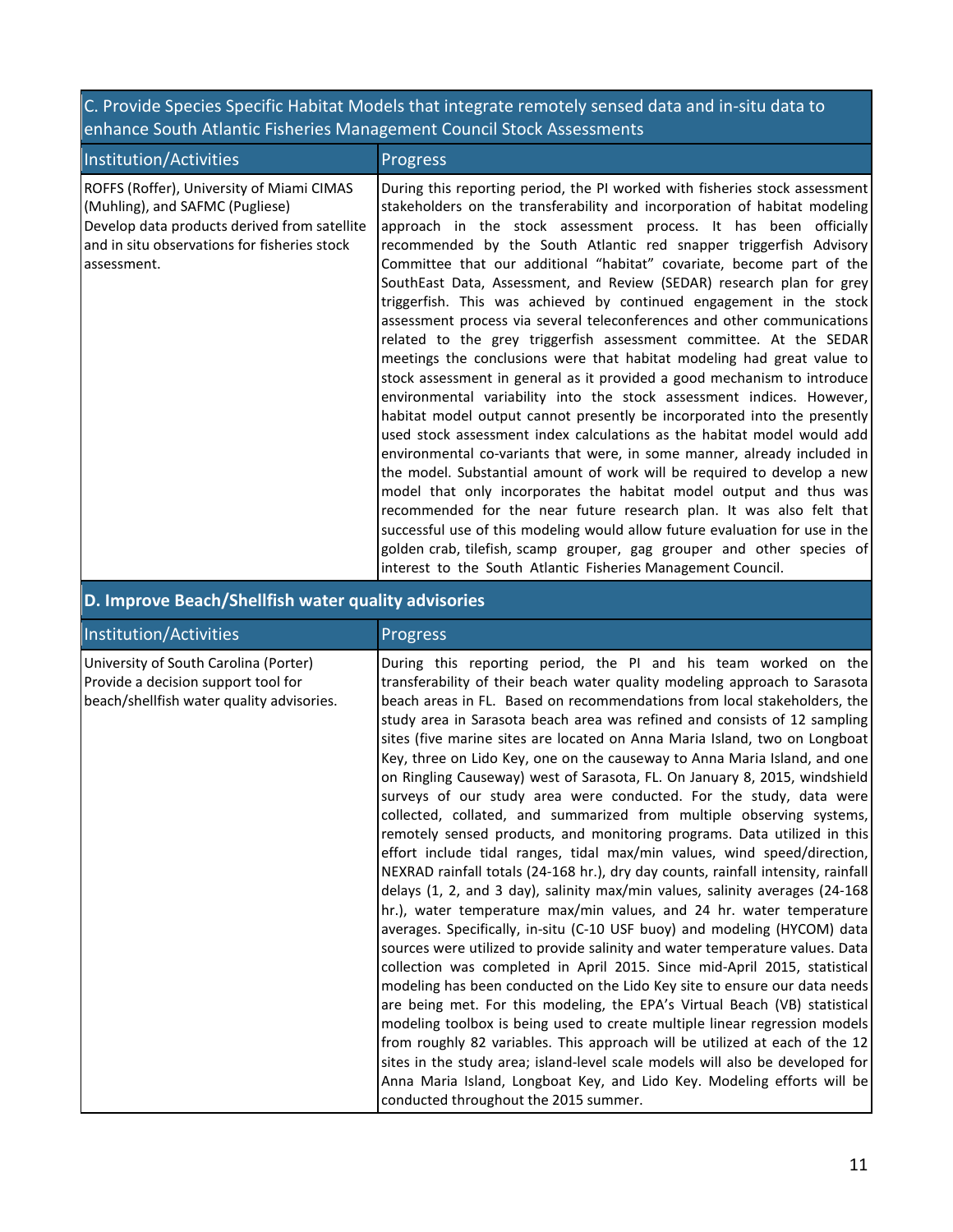| <b>E. SECOORA Model Skill Assessment</b>                                                                                                                                                                     |                                                                                                                                                                                                                                                                                                                                                                                                                                                                                                                                                                                                                                                                                                                                                                                                                                                                                                                                                                                                                                                                                                                                                                                                                                                                                                                                                                                                                                                                                                                                                                                                                                                                                                                                                                                                                                                                                                  |  |
|--------------------------------------------------------------------------------------------------------------------------------------------------------------------------------------------------------------|--------------------------------------------------------------------------------------------------------------------------------------------------------------------------------------------------------------------------------------------------------------------------------------------------------------------------------------------------------------------------------------------------------------------------------------------------------------------------------------------------------------------------------------------------------------------------------------------------------------------------------------------------------------------------------------------------------------------------------------------------------------------------------------------------------------------------------------------------------------------------------------------------------------------------------------------------------------------------------------------------------------------------------------------------------------------------------------------------------------------------------------------------------------------------------------------------------------------------------------------------------------------------------------------------------------------------------------------------------------------------------------------------------------------------------------------------------------------------------------------------------------------------------------------------------------------------------------------------------------------------------------------------------------------------------------------------------------------------------------------------------------------------------------------------------------------------------------------------------------------------------------------------|--|
| Institution/Activities                                                                                                                                                                                       | Progress                                                                                                                                                                                                                                                                                                                                                                                                                                                                                                                                                                                                                                                                                                                                                                                                                                                                                                                                                                                                                                                                                                                                                                                                                                                                                                                                                                                                                                                                                                                                                                                                                                                                                                                                                                                                                                                                                         |  |
| Independent Contractor (Filipe Pires<br>Alvarenga Fernandes, Oceanographer, Brazil)<br>Collaborator and consultant role (Richard<br>Signell, USGS)<br>Development of Model Skill Assessment on-<br>line tool | Sea Surface Height (SSH), Sea Surface Temperature (SST), and Sea Surface<br>Salinity (SSS) observations are fetched and automatically paired with the<br>nearest water grid point of several numerical models. Model data is only<br>compared with observations when the distance does not exceed 5 km. The<br>comparisons are saved in HTML tables and displayed both in the interactive<br>map and as a standalone table. The SSH has a second comparison metric<br>regarding the vertical bias of the elevations versus the North American<br>Vertical Datum of 1988 (NAVD88). The data endpoints for the download are<br>discovered using the NOAA Catalog Service Web (CSW -<br>http://www.ngdc.noaa.gov/geoportal/csw). Models are downloaded via the<br>more robust OPeNDAP endpoint. Observations, on the other hand, are<br>downloaded via a mix of SOS endpoints and SECOORA THREDDS server. The<br>results webpage is hosted in the URL: http://ocefpaf.github.io/secoora. A<br>SECOORA/IOOS binstar channel was generated in order to create a<br>reproducible development environment. All the software needed to run the<br>notebooks in the SECOORA skill score exercise can be installed on Mac,<br>Windows, and Linux following the instructions at<br>https://github.com/ioos/conda-recipes/wiki. All the notebooks make use of<br>a collection of functions called utilities. These functions are used to find<br>nearest data points in space and time using high level abstractions. Several<br>improvements and many bugs were fixed by factoring this sub-module out<br>as a standalone module. The latest Iris version has implemented the most<br>common Ocean Dimensionless Vertical Coordinates (ODVC) used by<br>numerical models. The next step is to implement nc_genslice, in order to<br>compare numerical models and glider observations using vertical slices. |  |

| Institution/Activities                                                                                                                                                                                                                                                                                  | Progress                                                                                                                                                                                                                                                                                                                                                                                                                                                                                                                                                                                                                                                                                                                                                                                                                                                                                                                                                                                                                                                                 |  |  |  |
|---------------------------------------------------------------------------------------------------------------------------------------------------------------------------------------------------------------------------------------------------------------------------------------------------------|--------------------------------------------------------------------------------------------------------------------------------------------------------------------------------------------------------------------------------------------------------------------------------------------------------------------------------------------------------------------------------------------------------------------------------------------------------------------------------------------------------------------------------------------------------------------------------------------------------------------------------------------------------------------------------------------------------------------------------------------------------------------------------------------------------------------------------------------------------------------------------------------------------------------------------------------------------------------------------------------------------------------------------------------------------------------------|--|--|--|
| Trap Puckett, RPS Evans Hamilton, John's<br>Island, SC - Rip current model validation                                                                                                                                                                                                                   | Rip currents model validation project contract was established in May 2015.<br>The primary goals of this project are to collect nearshore wave observations<br>in the Emerald Isle, NC study area in support of NOAA's Rip Current Forecast<br>Model (RCFM) and National Weather Prediction System (NWPS) modeling<br>efforts, and to collect rip current observations. The secondary goal is to<br>utilize a camera to collect rip current observations. Work plan development<br>in collaboration with NOAA has been completed for the deployment of two<br>wave measurement devices and installation of a camera system.                                                                                                                                                                                                                                                                                                                                                                                                                                              |  |  |  |
| James Locascio, Mote Marine Laboratory,<br>Sarasota, FL - Ocean Observing Experiment:<br>Incorporation of Passive Acoustics and<br>Acoustic Telemetry on an Established<br>Regional Coastal Ocean Observatory to<br>Measure Fish Sound Production and Behavior<br>as an Indicator of Ecosystem Function | The Southeast Ocean Observing Experiment project SOW and contract was<br>established in June 2015. The investigators propose to install a hydrophone<br>for passive acoustic recording of fish sound production and an acoustic<br>receiver for detection of acoustically tagged fishes to the COMPS - SECOORA<br>Big Carlos Pass's sensor array. They will tag up to 20 fishes (common snook,<br>redfish, and seatrout) with acoustic tags in or near Big Carlos Pass to<br>determine timing of movement patterns in response to changing<br>environmental conditions. The main objective of this project is to<br>demonstrate that acoustic measurements of fish sounds and behavior<br>(movement) can be can be integrated with other measurements of<br>atmospheric and oceanographic conditions and coupled to a node of an<br>established regional scale ocean observatory. The main benefit of this study<br>is that it will demonstrate the utility of acoustics as a complement to the<br>sensor array typically found on ocean observatories to provide a more |  |  |  |

# **Year 4 RCOOS Integration Projects**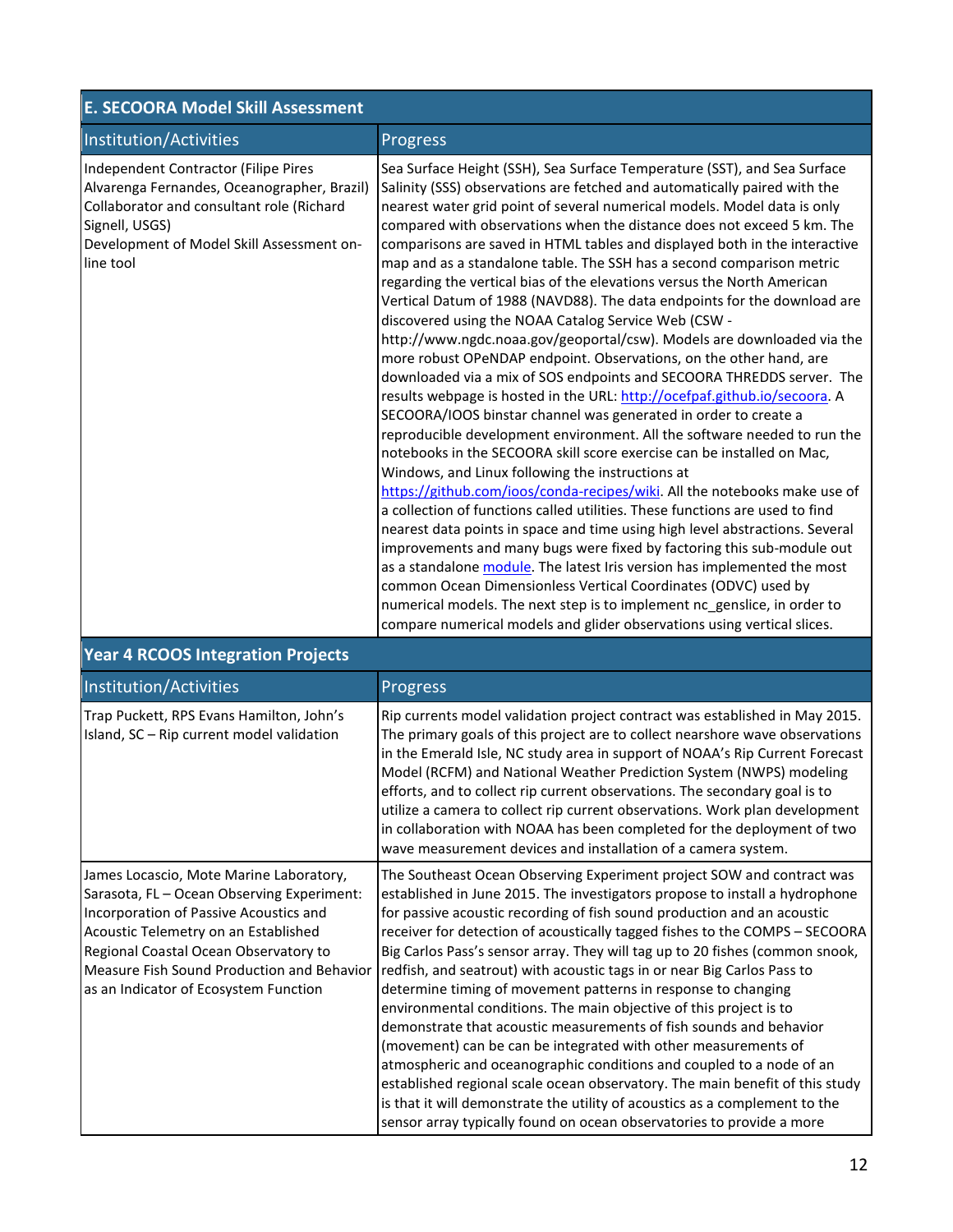# **Goal 4: Enhance the DMAC Subsystem**

**Milestones:** Updates on activities are described in "progress" column of the following table.

| Institution                                                                                                                                                                                                                                                                                                                                                                                                                                                                                                                                                                                                                                                                                                                                                                                                                                                                                                                                                                                  | Progress                                                                                                                                                                                                                                                                                                                                                                                                                                                                                                                                                                                                                                                                                                                                                                                                                                                                                                                                                                                                                                                                                                                                                                                                                                                                                                                                                                                                                                                                                                                                                                                                                                                                                                                                                                                                                                                                                                                                                                                                                                                                                                                                                                                                                                                                                                                                                                                                                                                             |
|----------------------------------------------------------------------------------------------------------------------------------------------------------------------------------------------------------------------------------------------------------------------------------------------------------------------------------------------------------------------------------------------------------------------------------------------------------------------------------------------------------------------------------------------------------------------------------------------------------------------------------------------------------------------------------------------------------------------------------------------------------------------------------------------------------------------------------------------------------------------------------------------------------------------------------------------------------------------------------------------|----------------------------------------------------------------------------------------------------------------------------------------------------------------------------------------------------------------------------------------------------------------------------------------------------------------------------------------------------------------------------------------------------------------------------------------------------------------------------------------------------------------------------------------------------------------------------------------------------------------------------------------------------------------------------------------------------------------------------------------------------------------------------------------------------------------------------------------------------------------------------------------------------------------------------------------------------------------------------------------------------------------------------------------------------------------------------------------------------------------------------------------------------------------------------------------------------------------------------------------------------------------------------------------------------------------------------------------------------------------------------------------------------------------------------------------------------------------------------------------------------------------------------------------------------------------------------------------------------------------------------------------------------------------------------------------------------------------------------------------------------------------------------------------------------------------------------------------------------------------------------------------------------------------------------------------------------------------------------------------------------------------------------------------------------------------------------------------------------------------------------------------------------------------------------------------------------------------------------------------------------------------------------------------------------------------------------------------------------------------------------------------------------------------------------------------------------------------------|
| University of South Carolina (Porter),<br>University of NC - Chapel Hill (Seim)<br>Maintain SECOORA DMAC Infrastructure.<br>$\bullet$<br>$\bullet$<br>Assess and Advance IOOS recommended<br>SOS implementation.<br>Maintain and upgrade interactive maps<br>$\bullet$<br>and data portal.<br>Service and provide support to data<br>$\bullet$<br>providers.<br>Recruit and integrate new data to<br>$\bullet$<br>SECOORA data portal.<br>Support data providers and RCOOS<br>$\bullet$<br>Manager on implementation of QA/QC<br>flags based on the published QARTOD<br>manuals.<br>Collaborate with SECOORA product<br>$\bullet$<br>development contractor.<br>University of North Carolina - CH (Seim)<br>Improve and test SPARQL queries.<br>$\bullet$<br>Investigate the quality of information<br>$\bullet$<br>of ESRI Geoportal side response of<br>catalog search of metadata records.<br>Second Creek Consulting (Charlton Galvarino)<br><b>Product Development Support Services</b> | The main database server is running at capacity. They have begun moving<br>some of the data ingestion processes (NOS, NDBC and NWS), the most CPU<br>intensive, over to another server. This seems to have alleviated some of the<br>bottlenecks we had been experiencing. Long-term plan is to create a data<br>processing virtual server to move most of the data ingestion onto. The idea<br>is to move towards the database machine just handling database<br>transactions and move the data ingestion onto a separate server.<br>They have added new "Data Intro" and "Map Portal" features to the data<br>portal. "Data Intro" page provides access to map layers grouped by<br>parameter, instrumentation and SECOORA theme areas. The Map Portal has<br>the following new features: 'responsive' website design (using 'bootstrap' css<br>templates) which should allow the site to change layout as needed<br>depending on the display device (desktop, table, smartphone, etc.) -<br>show/hide layers/legend, expand full-screen options; layer loading indicators<br>(spinning dial next to layer name or within control); time-slider widget (map<br>display widgets on the map bottom side-right) which can be used with 'time'<br>coverage layers such as models, satellite, radar, etc. to update the active<br>layers by +/- 24 hours Clicking the 'i' information button on the layer<br>displays the layer relevant metadata including the date and time of the layer<br>info; regional model, radar layer status indicator - plan add similar feature<br>for global models or others; point/time-series query widget (map widgets<br>third from bottom); in-situ observations are now available to layer display on<br>a parameter basis with latest value labels and gradient color icon/legend;<br>and in-situ platforms are also layer available by federal provider (NDBC,<br>NERRS, etc.). The GSAA Data Portal is now in maintenance mode, updates to<br>data endpoints and server software performed. They also have added new<br>data catalog capability to our data portal. Users will be able to search the<br>SECOORA data holdings (keyword/geographic area/temporal) via the new<br>"Catalog Search" capability.<br>SECOORA RCOOS Manager and USC Data Management continued to<br>participate on monthly IOOS DMAC calls. Represented SECOORA at the IOOS<br>RA DMAC meeting held at the IOOS Program Office, Silver Spring, MD (May |
|                                                                                                                                                                                                                                                                                                                                                                                                                                                                                                                                                                                                                                                                                                                                                                                                                                                                                                                                                                                              | 27 - 29, 2015). We continue to maintain the netCDF version (ncSOS) and<br>implement upgrades to the established service as and when new versions<br>become available. We continued to archive our near real-time in-situ<br>observations at National Oceanographic Data Center (NODC). We continued<br>to provide input on QARTOD manuals as well as other data management<br>related issues.                                                                                                                                                                                                                                                                                                                                                                                                                                                                                                                                                                                                                                                                                                                                                                                                                                                                                                                                                                                                                                                                                                                                                                                                                                                                                                                                                                                                                                                                                                                                                                                                                                                                                                                                                                                                                                                                                                                                                                                                                                                                        |
|                                                                                                                                                                                                                                                                                                                                                                                                                                                                                                                                                                                                                                                                                                                                                                                                                                                                                                                                                                                              | We continue to recruit new data from data providers and also provide<br>services on data management related solutions to data collectors and<br>providers within the region. We also continue to work with data providers<br>and PIs on: THREDDS data server installation and making model and                                                                                                                                                                                                                                                                                                                                                                                                                                                                                                                                                                                                                                                                                                                                                                                                                                                                                                                                                                                                                                                                                                                                                                                                                                                                                                                                                                                                                                                                                                                                                                                                                                                                                                                                                                                                                                                                                                                                                                                                                                                                                                                                                                       |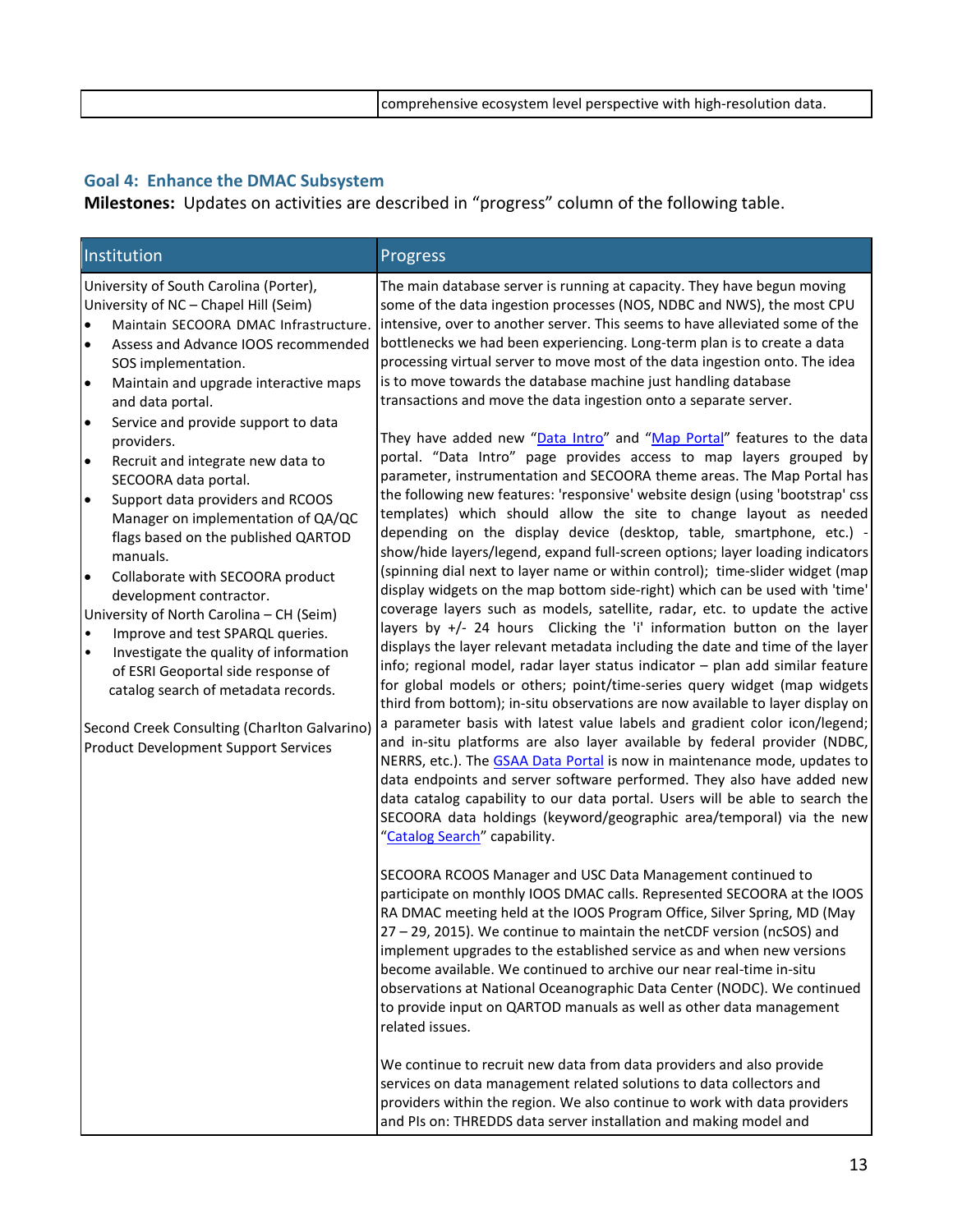| Institution | Progress                                                                                                                                                                                                                                                                                                                                                   |  |  |  |  |
|-------------|------------------------------------------------------------------------------------------------------------------------------------------------------------------------------------------------------------------------------------------------------------------------------------------------------------------------------------------------------------|--|--|--|--|
|             | observations available via the same; added drifter tracks from Horizon<br>Marine Inc. and educational institutions participating and deploying drifters<br>in NOAA science fisheries science centers educational programs. We<br>continue to post glider tracks on SECOORA web site in coordination with<br>IOOS glider DAC and regional glider operators. |  |  |  |  |
|             | <b>IOOS Parameter Vocabulary</b>                                                                                                                                                                                                                                                                                                                           |  |  |  |  |
|             | UNC-CH completed the IOOS Parameter Vocabulary work during this<br>reporting period and handed it over to Rob Ragsdale, US IOOS PO. The tasks<br>completed are listed below:                                                                                                                                                                               |  |  |  |  |
|             | 1. Demonstrate IOOS Vocabulary visualization capability -- orrviz<br>a. Build test cgi-server                                                                                                                                                                                                                                                              |  |  |  |  |
|             | b. Developed python cgi script with simple HTML GUI to<br>dynamically generate SPARQL and return result back to the GUI<br>selectable lists<br>c. Deployed under campus cgi-server -- available at                                                                                                                                                         |  |  |  |  |
|             | http://www.unc.edu/usr-bin/haines/orrviz.py                                                                                                                                                                                                                                                                                                                |  |  |  |  |
|             | d. Updated https://github.com/ioos/vocabularies Readme.md with<br>new visual tools.                                                                                                                                                                                                                                                                        |  |  |  |  |
|             | 2. Vocab Search Use-Cases for IOOS Catalog                                                                                                                                                                                                                                                                                                                 |  |  |  |  |
|             | a. Met with Rob and David Foster (ASA) discussed MMI ORR                                                                                                                                                                                                                                                                                                   |  |  |  |  |
|             | vocabulary search concept and the IOOS Catalog                                                                                                                                                                                                                                                                                                             |  |  |  |  |
|             | b. Wrote up use-cases and posted at<br>http://github.com/ioos/catalog/wiki/                                                                                                                                                                                                                                                                                |  |  |  |  |
|             | 3. Addressing other Vocabulary Mapping needs                                                                                                                                                                                                                                                                                                               |  |  |  |  |
|             | a. Reviewed and updated mappings to IOOS Parameter Vocab to CF                                                                                                                                                                                                                                                                                             |  |  |  |  |
|             | Terms (v27). Notes provided at                                                                                                                                                                                                                                                                                                                             |  |  |  |  |
|             | https://github.com/ioos/vocabularies/wiki/Review-of-Mapping-                                                                                                                                                                                                                                                                                               |  |  |  |  |
|             | IOOS-Parameter-Vocabulary-to-CF-Standard-Names-%28v27%29                                                                                                                                                                                                                                                                                                   |  |  |  |  |
|             | b. Mapped IOOS Core Variable to CF Terms (v27). Notes added to                                                                                                                                                                                                                                                                                             |  |  |  |  |
|             | https://github.com/ioos/vocabularies/wiki/Mapping-IOOS-Core-<br>Variables-to-CF-Standard-Names-%28v27%29                                                                                                                                                                                                                                                   |  |  |  |  |
|             | c. Verified that updates in mapping show up in other tools like<br>i. SPARQL examples of List all Core Variables -                                                                                                                                                                                                                                         |  |  |  |  |
|             | http://www.unc.edu/~haines/orrioos.html#Example4<br>ii. IOOS Vocabulary Visualizer - http://www.unc.edu/usr-                                                                                                                                                                                                                                               |  |  |  |  |
|             | bin/haines/orrviz.py                                                                                                                                                                                                                                                                                                                                       |  |  |  |  |
|             | iii. CF Standard Name Browser Tool -                                                                                                                                                                                                                                                                                                                       |  |  |  |  |
|             | http://mmisw.org/cfsn/#                                                                                                                                                                                                                                                                                                                                    |  |  |  |  |
|             | <b>Product Development</b>                                                                                                                                                                                                                                                                                                                                 |  |  |  |  |
|             | Second Creek Consulting completed the product development support                                                                                                                                                                                                                                                                                          |  |  |  |  |
|             | service contract work during this reporting period. Second Creek developed                                                                                                                                                                                                                                                                                 |  |  |  |  |
|             | two climatology products. Both products leverage IOOS and OGC standards                                                                                                                                                                                                                                                                                    |  |  |  |  |
|             | and share a similar programming library code base. While both products                                                                                                                                                                                                                                                                                     |  |  |  |  |
|             | have much in common, each is unique in that the first climatology product                                                                                                                                                                                                                                                                                  |  |  |  |  |
|             | focuses on time-series (historical buoys and SABGOM model data) extraction<br>and analysis in a graphical format while the second climatology product                                                                                                                                                                                                      |  |  |  |  |
|             | allows the user to view historical trends (SABGOM hindcast model data) in a                                                                                                                                                                                                                                                                                |  |  |  |  |
|             | mapping context. The final report and the software code were delivered to                                                                                                                                                                                                                                                                                  |  |  |  |  |
|             | SECOORA. Documentation and notes on the products developed are made<br>available via github (time-series and SABGOM hindcast).                                                                                                                                                                                                                             |  |  |  |  |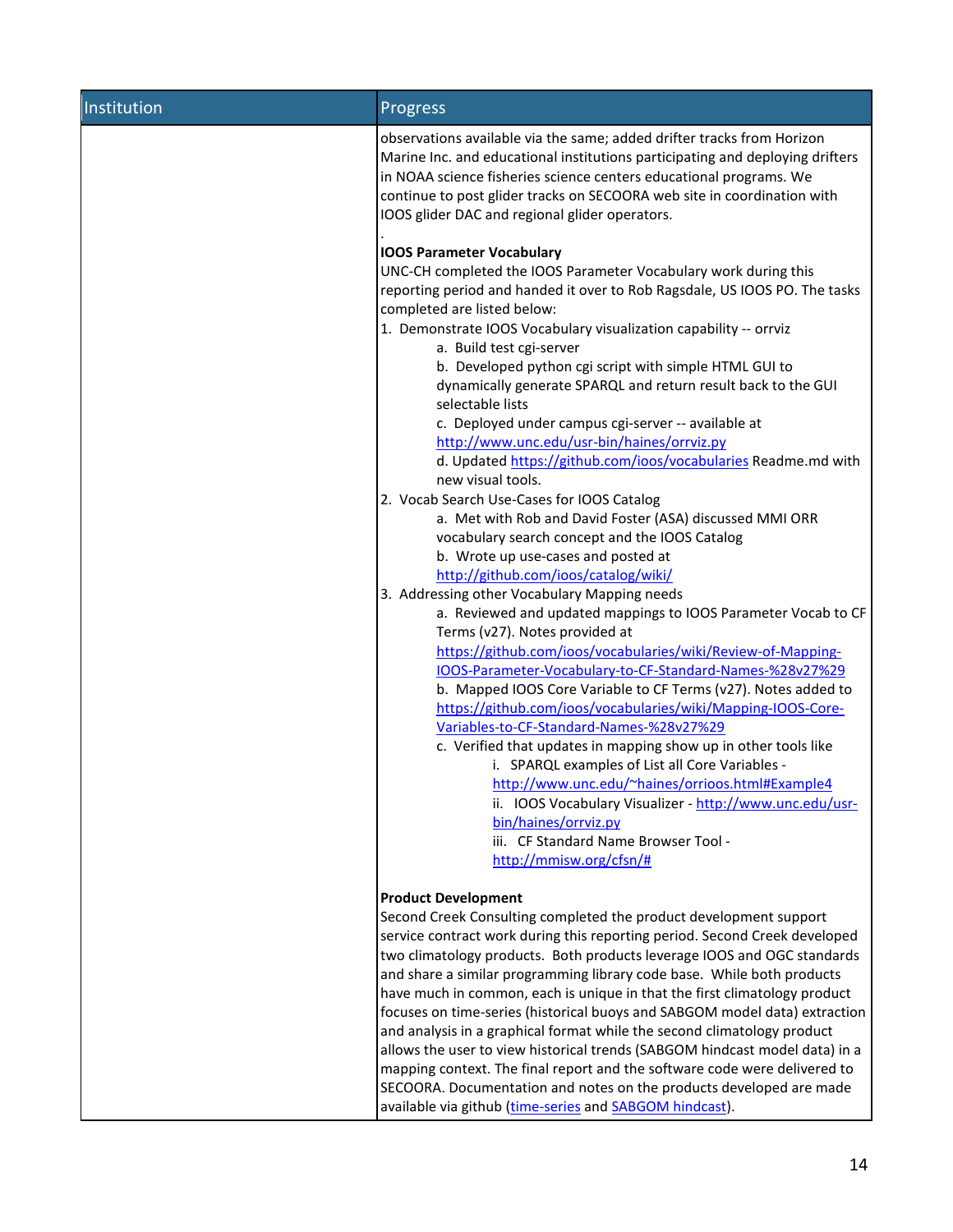| Institution                        | <b>Progress</b>                                                                                                                                                                                                                                                                                                                                                                                                                                                                                                                                                                                                                                                                                                                                                                                                                                                                                                                                                                                                                                                                                                                                                                     |
|------------------------------------|-------------------------------------------------------------------------------------------------------------------------------------------------------------------------------------------------------------------------------------------------------------------------------------------------------------------------------------------------------------------------------------------------------------------------------------------------------------------------------------------------------------------------------------------------------------------------------------------------------------------------------------------------------------------------------------------------------------------------------------------------------------------------------------------------------------------------------------------------------------------------------------------------------------------------------------------------------------------------------------------------------------------------------------------------------------------------------------------------------------------------------------------------------------------------------------|
| SECOORA DMAC operations transition | In December 2014, the SECOORA Board recommended incorporation of<br>DMAC within SECOORA core operations to meet the RA needs and enable<br>continued growth. SECOORA initiated the transfer from the current co-PI<br>structure (academic/grant model) to one that offers direct operational<br>engagement (contractor/operational) of DMAC functions and activities by<br>SECOORA staff. SECOORA conducted an open competitive solicitation for<br>selecting a DMAC services contractor. SECOORA received four applications<br>towards the solicitation and with an expert review panel and interview<br>process, we have offered the contract to Axiom Data Science Inc. University<br>of South Carolina DMAC team will continue to carry out and support the<br>SECOORA DMAC activities in Year 5. USC DMAC team will also develop and<br>submit a final project report in Year 5. USC DMAC team, SECOORA staff and<br>Axiom Data Science will work together to coordinate the transitioning of the<br>DMAC services to SECOORA core operations in Year 5. SECOORA staff are<br>coordinating the establishment of statement of work (SOW) for USC and<br>Axiom Data Science Inc. |

## **Goal 5: Support a Targeted and Leveraged Education and Outreach Subsystem**

The primary focus of SECOORA's Education and Outreach (E&O) subsystem is to engage stakeholders in observing technologies, data, products, and services. Note that Goals 1, 3, and 4 include outreach activities that complement and contribute to the E&O subsystem. SECOORA's engagement in outreach and education activities are listed under "Goal 1: Sustain SECOORA as a Regional Information Coordination Entity (RICE)" of this report. We have listed the outreach work carried out by the RCOOS PIs during this reporting period below. No Education and Outreach PIs were funded in Year 4.

#### Education and Outreach Activities (RCOOS PIs)

SECOORA RCOOS PIs Outreach: **University of South Florida in-shore stations** - The cities of Gulfport and St. Petersburg, USF Institute of Marine Remote Sensing (IMaRS), FWC/FWRI and YSI on Clam Bayou water quality station data utilization and station maintenance; ocean observing exhibit development with St. Petersburg Pier Aquarium Inc., and MOU with the Port of Tampa to collaborate in maritime workforce development, in research for resilient and sustainable maritime operations; **University of North Carolina, Wilmington (in-situ stations) -** NOAA's North Carolina Sentinel Site Cooperative on sea level rise research and outreach; NC Coastal Atlas Steering Committee and IOOS Federal Advisory Committee Act (FACA); **University of South Carolina Beach Water Quality Modeling**: Beach water quality modeling stakeholders meeting, Sarasota, FL; **Roffer's Inc. Fisheries Habitat Modeling**– Boat shows (New York National, the Atlantic City International Powerboat , and the Miami International). NASA – NOAA Fisheries Oceanography and Climate Change Workshop (Miami, FL, Dec. 08-10, 2014), Saltwater Sportsman National Seminar series (Myrtle Beach, SC and Port St. Lucie, FL, February 28 and March 06, 2015); NASA's Annual Earth Science and Biodiversity and Ecological Forecasting annual meetings (College Park, MD April 13-17, 2015); Habitat modeling, environmental change and fish stock assessment meeting in Orlando, FL (May 28, 2015); **North Carolina State University SABGOM modeling** – Engaging National Weather Service on nearshore circulation and wave predictions (NWS/Newport), Supporting NOAA fishery science and service on fish/turtle migration and sampling study (NOAA fishery- Beaufort Lab, Southeast Fishery Science Center and FWC/FWRI: Kathleen O'Keife) and a NC state funded Ocean Energy project by providing SABGOM simulated Gulf Stream results; **University of South Carolina HF Radar -** SC Department of Natural resources regarding the HF radar installation in Georgetown, SC and routine interaction with public visiting the beaches, especially residents of DeBordieu Colony and explain the principle of operation and the uses of HF radar data; **University of South Florida Moorings and HF Radar** – SECOORA/IOOS/FGCU undergraduate internship,FGCU real-time water quality buoys deployment in Estero Bay, Fort Myers,Outreach lectures at:San Jose Elementary School, Dunedin, FL, Useppa Island Club, Bokeelia, FL and Pinellas County, St. Petersburg, FL, HF Radar graduate student collaboration with USCG, Helzel Messtechnik GmbH, Germany and Actimar S.A.S., France on improvement of realtime quality control of WERA current data and CODAR AIS Automated Antenna Pattern Measurement (APM) Pilot Project Participant currently in operation at the USF Venice site.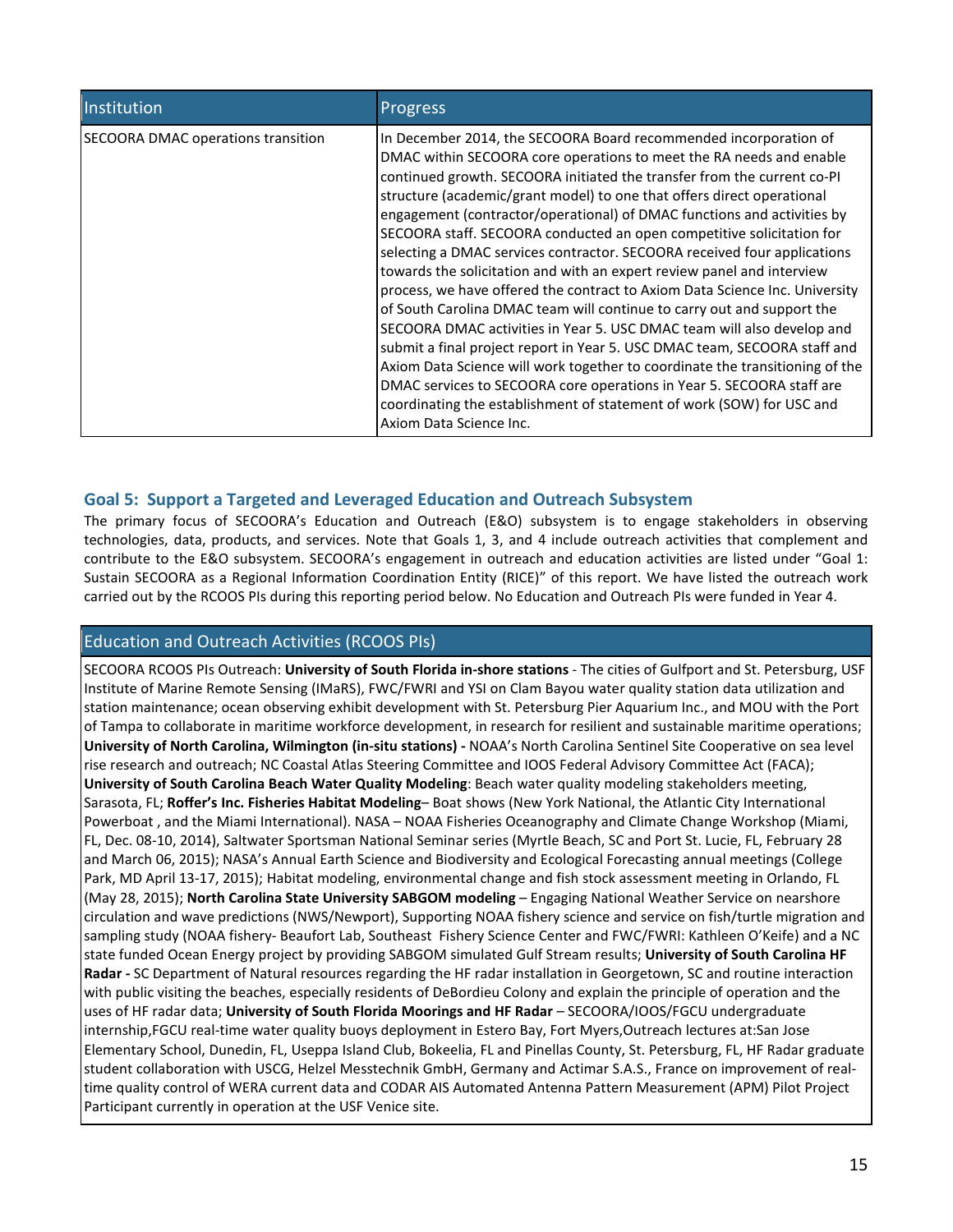#### **Scope of Work**

Scope of work remains as proposed for Year 4. The Education and Outreach subcomponent remains unfunded as outlined in the revised scope of work for Year 4. Year 5 descope proposal development and establishment of subawards with partner institutions are in progress.

#### **Personnel and Organizational Structure**

At the May 2015 Annual meeting we held the election for the Board of Directors. Bob Weisberg, USF CMS (Academic/Research/Education Sector), George Maul (FIT) At Large Seat- Florida, Ruoying He (NCSU) At Large Seat- North Carolina, George Voulgaris (USC) At Large Seat- South Carolina, Jeff Copeland (WeatherFlow) Industry/Private Sector and Marcel Reichert (SCDNR) Public Agencies/ Non-Profit/ Other Sector.

#### **Budget Analysis**

SECOORA's financial records as of April 30, 2015 show the following has been expensed: over \$2.2M of Year 3 funds and over \$700K of Year 4 funds. There were eight no cost extensions granted for Year 4 subawardees. We anticipate that IOOS Year 3 subaward funds will be expensed by August 31, 2014. IOOS Year 4 funds are being drawn down rapidly. Overall, we are within budget and on track with spending. Megan Lee continues to manage no cost extensions with the Year 4 awards. SECOORA continues to receive invoices regularly from our subawardees and we process them at one of two bi-monthly meetings. All invoices are paid within forty-five days. SECOORA continues to draw from ASAP monthly. As a reminder, SECOORA pays out its monthly operational costs (i.e. payroll, etc.) and then conducts the ASAP draws in the middle of the following month for both the preceding month's operation expenses and the subawardee invoices.

#### **Publications and Presentations**

Archer, Shay, Jaimes and Martinez: Observing frontal Instabilities of the Florida Current Using HF radar to Elsevier's monograph entitled Coastal Ocean Observing Systems: Advances and Syntheses (Paper in press).

Janet J. Reimer, Wei-Jun Cai, Liang Xue, Rodrigo Vargas, Scott Noakes, Xinping Hu, Baoshan Chen, Jeremy T. Mathis, Richard A. Feely, Adrienne J. Sutton, Christopher Sabine, Sylvia Musielewicz, and Rik Wanninkhof. U.S. South Atlantic Bight subdecadal secular pCO2 trends at the Gray's Reef mooring (submitted to JGR-Ocean).

Kourafalou V.H., P. De Mey, M. Le Hénaff, G. Charria, C.A. Edwards, R. He, M. Herzfeld, A. Pascual, E. Stanev, J. Tintoré, N. Usui, A. van der Westhuysen, J. Wilkin, and X. Zhu (2015) Coastal Ocean Forecasting: system integration and evaluation. Journal of Operational Oceanography, 7(3) 129-148, doi: 10.1080/1755876X.2015.1022336.

Liang Xue, Wei-Jun Cai, Xinping Hu, Christopher Sabine, Stacy Jones, Adrienne J. Sutton, Li-Qing Jiang and Janet J. Reimer. Sea surface carbon dioxide at the Georgia time series site (2006-2007): air-sea flux and controlling processes (submitted to Progress in Oceanography).

Liu, Y., R.H. Weisberg, and C. Lembke (2015) Glider salinity correction for unpumped CTD sensors across a sharp thermocline. In Coastal Ocean Observing Systems, Elsevier (in press).

Liu, Y., H. Kerkering, and R.H. Weisberg (Editors) (2015) Coastal Ocean Observing Systems. ISBN 978-0-12-802022-7, Elsevier (in press).

Liu, Y., H. Kerkering, and R.H. Weisberg (2015) Preface, Coastal Ocean Observing Systems, Elsevier (in press).

Liu, Y., H. Kerkering, and R.H. Weisberg (2015) Introduction to coastal ocean observing systems, Elsevier (in press).

Liu, Y., R.H. Weisberg, and C. Lembke, (2015). Glider salinity correction for unpumped CTD sensors across a sharp thermocline, in Coastal Ocean Observing Systems, Y. Liu, H. Kerkering and R.H. Weisberg, eds., Elsevier (in press).

Liu, Y., R.H. Weisberg, and C. Lembke, (2015). Glider salinity correction for unpumped CTD sensors across a sharp thermocline, in Coastal Ocean Observing Systems, Y. Liu, H. Kerkering and R.H. Weisberg, eds., Elsevier (in press).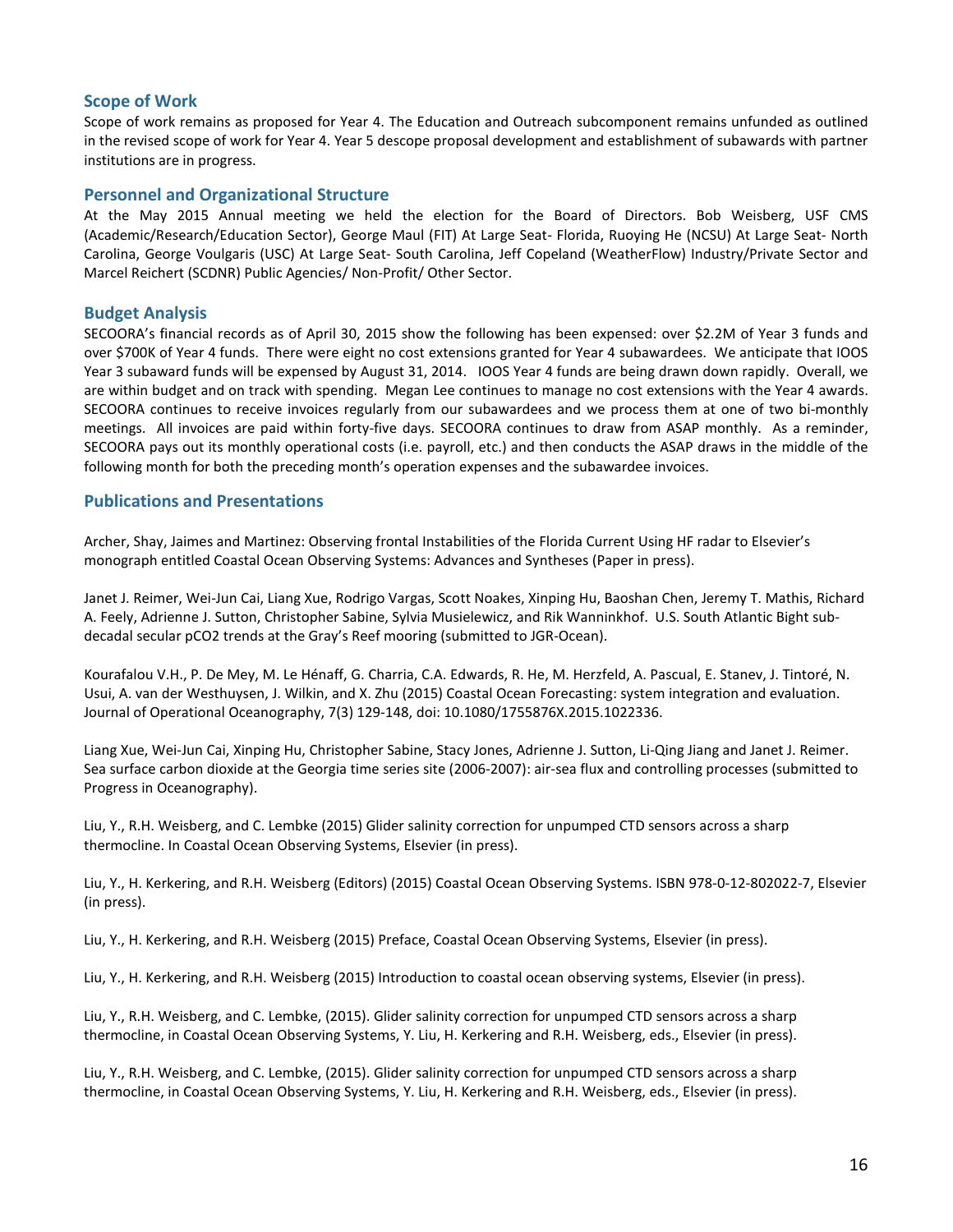Liu, Y., R.H. Weisberg, and C. Lembke, (2015). Glider salinity correction for unpumped CTD sensors across a sharp thermocline, in Coastal Ocean Observing Systems, Y. Liu, H. Kerkering and R.H. Weisberg, eds., Elsevier (in press).

Meyers, S., M. C. Wilson, and M. E. Luther, 2015. Observations of Hysteresis in the Annual Exchange Circulation of a Large Micro-Tidal Estuary. J. Geophys. Res. doi: 10.1002/2014JC010342.

Meyers, S., M. C. Wilson, and M. E. Luther, 2014. Observations of Hysteresis in the Annual Exchange Circulation of Tampa Bay; AGU 2014 Fall Meeting, December 15, 2014.

Muglia, M., H. Seim and S. Haines, Measuring the landward Gulf Stream front variability off Cape Hatteras with HF radar, IEEE/OES Current Waves and Turbulence Workshop: March 2-6, 2015. St. Petersburg Fl.

Muglia M., R. He, J. Bane, P. Taylor, H. Seim, B. Edge, "Observation and regional model based Gulf Stream marine hydrokinetic energy resource estimates for North Carolina", MTS/IEEE Oceans 2015: May 18-21, 2015. Genova, Italy.

Muglia, M, B. Edge, C. Lowcher, Gulf Stream Hydrokinetic Energy Observations for North Carolina. AGU Fall Meeting, 2014. San Francisco.

Neet, M., R.H. Kelsey, D.E. Porter, D. Ramage and A. Jones. Model performance results in Myrtle Beach, SC using Virtual Beach and R regression software. Submitted to South Carolina Water Resources Journal.

Neet, M., D.E. Porter, H. Kelsey, D. Ramage and A. Jones. 2015. Modeling bacteria concentrations in Southwest Florida: integrating historic in situ, remotely sensed and coastal observation system data sources. 2015 SECOORA Annual Meeting. Jacksonville, FL. May 2015. (Attached).

North, E., E. Adams, A. Thessen, Z. Schlag, R. He, S. Socolofsky, S. Masutani, and S. Peckham (2015) The influence of droplet size and biodegradation on the transport of subsurface oil droplets during the Deepwater Horizon spill: A model sensitivity study. Environmental Research Letters, 10(2015) 024016, doi: 10.1088/1748-9326/10/2/024016.

Pan, C., L. Zheng, R.H. Weisberg, Y. Liu, and C. Lembke, 2014: Comparisons of different ensemble schemes for glider data assimilation on West Florida Shelf, Ocean Modelling, 81, 13–24, doi10.1016/j.ocemod.2014.06.005

Pan, C., L. Zheng, R.H. Weisberg, Y. Liu, and C. Lembke, 2014: Comparisons of different ensemble schemes for glider data assimilation on West Florida Shelf, Ocean Modelling, 81, 13–24, doi10.1016/j.ocemod.2014.06.005

Porter, D.E., J. Dorton, L. Leonard, H. Kelsey, V. Subramanian and D. Hernandez. In press. Integrating environmental monitoring and observing systems in support of science to inform decision making: case studies for the Southeast. Chapter in Coastal Ocean Observing Systems. Y. Liu, H. Kerkering and R. Weisberg (eds.). Elsevier Press.

Porter, D.E. 2015. The role of environmental monitoring in supporting science to inform decision making: the power of partnerships. Coastal States Organization / National Estuarine Research Reserve Association Congressional Briefing. March 2015. Washington, DC. Invited presentation.

Porter. D.E., M. Neet, D. Ramage, H. Kelsey and A. Jones. 2015. Supporting public health and local beach economies by incorporating in situ monitoring, remotely sensed products and coastal / ocean observing systems. Southwest Florida Beach Managers Meeting. Sarasota, FL. January 2015.

Ren, W. H. Tian, B. Tao, J. Yang, S. Pan, W. Cai, S. E. Lohrenz, R. He, and C. S. Hopkinson (2015) Large increase in dissolved inorganic carbon flux from the Mississippi River to Gulf of Mexico due to climatic and anthropogenic changes over the 21st century, Journal of Geophysical Research - Biogeosciences, 120, doi: 10.1002/2014JG002761.

Shay and Martinez: Coastal Ocean Current and Wave Response to Hurricane Jeanne Using High Frequency Radar: Implications for Surge Modeling. World Meteorological Organization's International Workshop on Tropical Cyclones Landfall Processes-3 in Jeju, South Korea on 9 December 2014.Torres, H., F. Muller-Karger, D. Keys, H. Thornton, M. Luther, and K.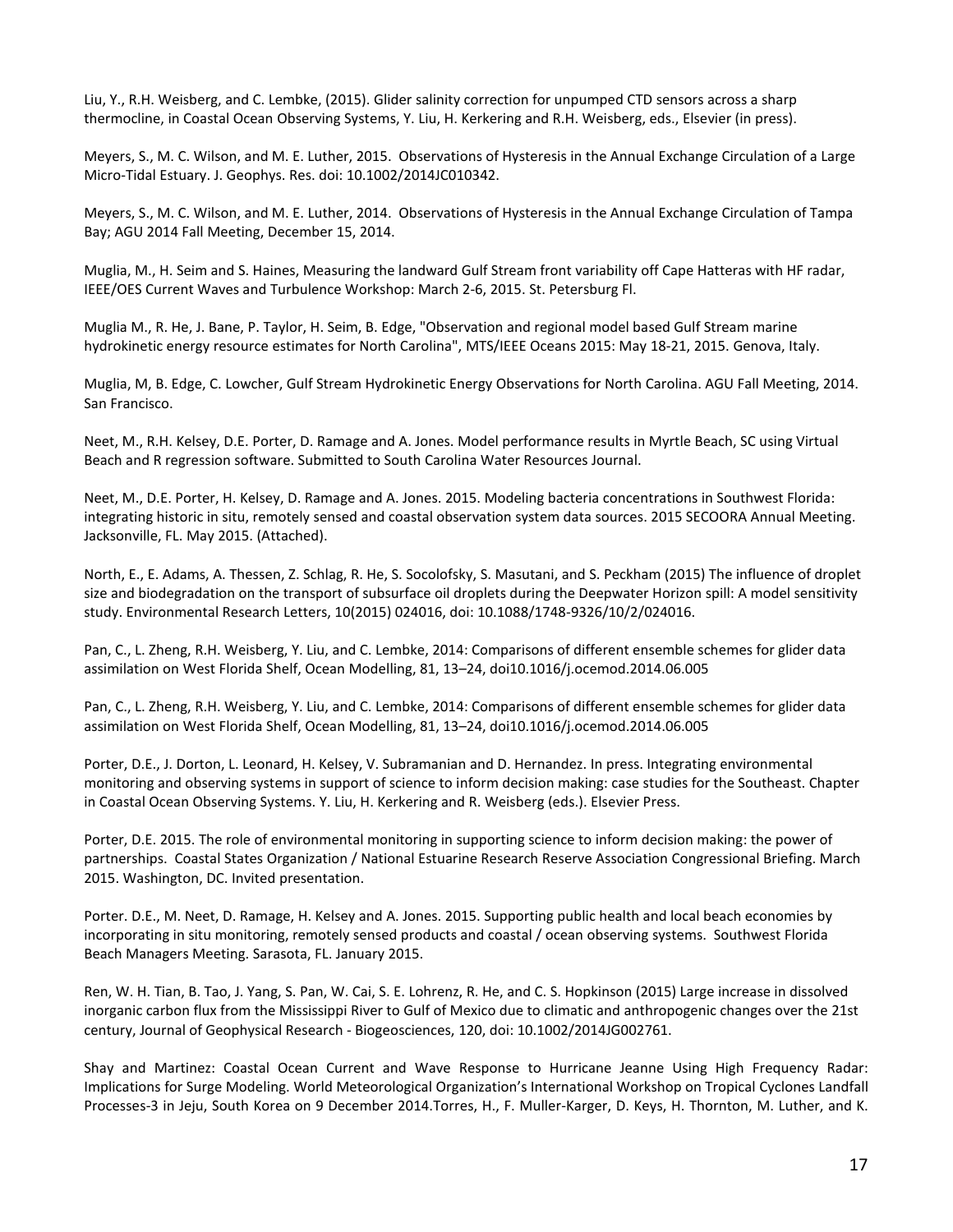Alsharif, 2015. Whither the U.S. National Ocean Policy Implementation Plan? J. Mar. Policy (2015), pp. 198-212, 10.1016/j.marpol.2014.11.013.

Weisberg, R.H, L. Zheng, Y. Liu, S. Murawski, C. Hu, and J. Paul (2015), Did Deepwater Horizon Hydrocarbons Transit to the West Florida Continental Shelf? Deep-Sea Res., Part II, doi:10.1016/j.dsr2.2014.02.002.

Weisberg, R.H., L. Zheng, and Y. Liu (2015) Basic tenets for coastal ocean ecosystems monitoring: A West Florida perspective. In Coastal Ocean Observing Systems, Elsevier (in press).

Xue, Z., J. Zambon, Z. Yao, Y. Liu, and R. He (2015) An integrated ocean circulation, wave, atmosphere, and marine ecosystem prediction system for the South Atlantic Bight and Gulf of Mexico, Journal of Operational Oceanography, doi:10.1080/1755876X.2015.1014667.

Zeng, X., Y. Li, and R. He (2015) Predictability of the Loop Current variation and eddy shedding process in the Gulf of Mexico using an artificial neural network approach, Journal Atmospheric and Oceanic Technology, doi: 10.1175/JTECH-D-14- 00176.1.

Zeng, X., Y. Li, R. He, and Y. Yin (2015) Clustering of the Loop Current patterns based on satellite observed sea surface height and self-organizing map, Remote Sensing Letters, 6:1, 11-19, doi: 10.1080/2150704X.2014.998347.

#### **June 2015 SECOORA Annual Supplemental Information**

#### **Education and Outreach Activities (IOOS Education and Outreach Inventory Tool)**

During this reporting period, we used the [2012-2013 IOOS Cloud/Education and Outreach](https://sites.google.com/a/noaa.gov/iooscloud/education-outreach) Inventory Tool (Google Collaboration tool spread sheet) and updated the SECOORA Education and Outreach activities.

#### **Regional Ocean Governance Organization Activities**

#### **Staff fiscal activities:**

- Megan Lee (Business Manager) attended via webinar NOAA's Grants Management Division "Into the Current What's New In Financial Assistance" Workshop– Silver Spring, MD, May 5-6, 2015.
- Provided fiscal and overall project management for Year 3 and Year 4 awards, and continued to manage primary partner institutions subawards.
- Added two subawards (Rip currents forecast model validation project and measurements of fish sounds and movement using passive acoustics and acoustic telemetry) with Year 4 funds during this reporting period.
- Held bi-monthly administration meetings to ensure efficient and effective fiscal operations.
- A part time Bookkeeper (Chiaki Kight) and Business Manager (Megan Lee) managed the contracts and financials for these awards.
- SECOORA staff held a staff retreat at Charleston, Feb. 5 -6, 2015
- Federal Financial Report for IOOS funds was submitted during this reporting period.
- During this reporting period SECOORA's Indirect Cost Rate was increased to 12.98%.
- Preparations are underway for FY15 SECOORA A-133 audit.
- In partnership with IOOS Association, SECOORA is in the process of converting the Part-time SECOORA Communications Specialist (Abbey Wakely) to full-time. Abbey continued work with SECOORA staff and members on outreach materials and activities.

#### **SECOORA Board and PI Coordination**

- Continued to hold monthly conference calls with RCOOS PIs to ensure in-reach, coordination and collaboration within each RCOOS subcomponent and among PIs. Also held DMAC activities prioritization and coordination meetings and calls.
- Executive Committee continued to meet monthly. The Finance and Audit Committee met every quarter. Board conference calls were held when needed.
- Held Board meeting (Dec. 9, 2014 Charleston, SC) and SECOORA annual Members Business and Board meetings (May 19-20, 2015 – Jacksonville, FL). Presentations and 2015 annual meeting materials can be accessed vi[a 2015 May](http://secoora.org/node/511) [meeting summary website.](http://secoora.org/node/511)

#### **External Coordination Activities:**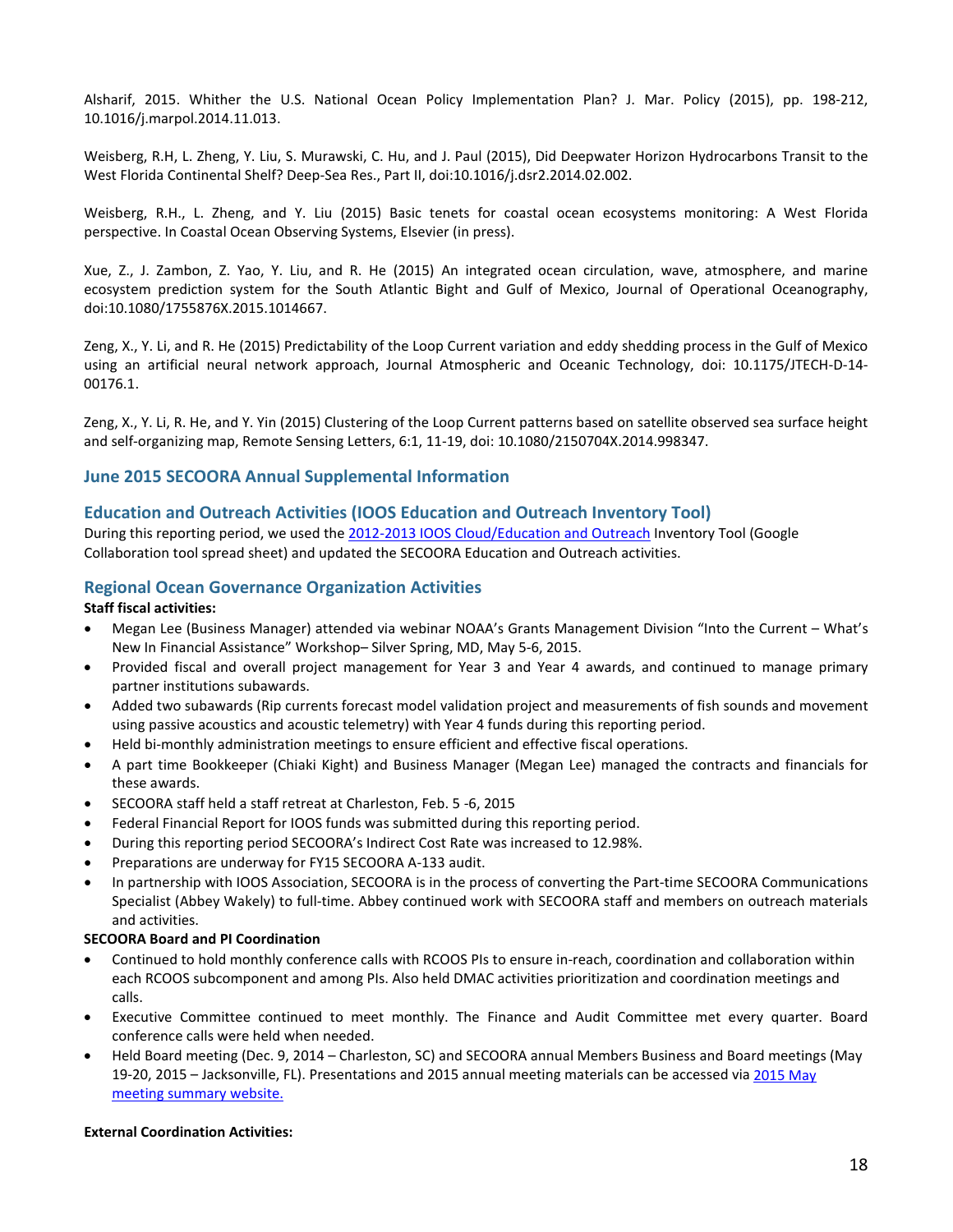- Continued to actively participate in the Governors' South Atlantic Alliance (GSAA) and GSAA Regional Information Management System (RIMS) portal is being maintained.
- Debra continued to participate on monthly "Leadership Arm" calls of the GSAA.
- Debra attended the GSAA Executive Planning Team GSAA World Ocean Council Industry Forum meetings held in Charleston, SC (April 7-8, 2015).
- Participated in monthly IOOS Association and IOOS conference calls, including Debra's participation on the IOOS Association Executive Committee.
- Debra and Conrad attended the IOOS Association Spring Meeting held in Washington D.C. (March 2015).
- We are coordinating and hosting Southeast Ocean and Coastal Acidification Network [\(SOCAN\)](http://secoora.org/socan) webinars with National Oceanic and Atmospheric Administration's Ocean Acidification Program.
- Beach Water Quality Modeling Stakeholders meeting (January 9, 2015, Sarasota, FL) "Transferability of beach water quality modeling to Sarasota beach areas". Representatives from SECOORA, GCOOS-RA, University of South Carolina, Mote Marine Laboratory, Florida Department of Health (FDOH), FWC/FWRI, Sarasota Estuary Program and Sarasota and Manatee counties GIS, utilities and water quality monitoring programs attended and provided input at the meeting.
- .
- South Carolina SECOORA members outreach social (February 5, 2015, Charleston, SC).
- [SECOORA at Charleston STEM Festival](http://secoora.org/2015_Charleston_STEM_Festival) (February 7, 2015)
- South Atlantic Ecosystem Model workshop (February 10-11, 2015), St. Petersburg, FL.
- Other meetings, conference calls and activities: Weather Ready Nation events; West Central Florida American Meteorological Society events; Weather Forecast Office, Ruskin, Tampa and Weather Ready Nation (WRN) events; Integrated Tracking of Aquatic Animals in the Gulf of Mexico (iTAG) conference calls; Florida Atlantic Coast Telemetry (FACT) events; Florida Gulf Coast University Real-time Basic Observation Buoy Deployment; New College of Florida Faculty Seminar Series, Sarasota; SC Wind Regulatory Task Force meeting; Florida Institute of Oceanography, FWC/FWRI, USGS and University of South Florida outreach meetings; South Atlantic Landscape Conservation Coalition workshop; NOAA Southeast and Caribbean Regional Collaboration Team (SECART).

#### **Efforts to Leverage IOOS Funding**

- Continued partnership with GSAA and maintained the Regional Information Management System portal for the GSAA.
- The PIs that receive SECOORA subawards also leverage either their institutional funds or external grants to carry out their projects.
- [Onslow Bay Buoy Fund:](http://secoora.org/buoy) In partnership with University of North Carolina Wilmington and area boating and fishing community groups raised funds needed to deploy the Onslow buoy.
- Donate to SECOORA: We launched Shop AmazonSmile (Shop AmazonSmile and contribute to SECOORA). Amazon will donate 0.5% of the price of your eligible AmazonSmile purchases to Southeast Coastal Ocean Observing Regional Association whenever you shop on AmazonSmile. Funds generated will be invested to educate students and the public about coastal ocean observing activities in the Southeast.

#### **Update to RA Membership, Board of Directors and Active Committee Members**

#### **RA Membership**

During this reporting period, the following organization joined SECOORA:

• Mote Marine Laboratory, Sarasota, FL.

#### **Board of Directors**

The following Board Members are rotating off of the SECOORA Board of Directors at the end of June 2015: Rick DeVoe – South Carolina Sea Grant Mitch Roffer – ROFFS® Steve Woll – Weatherflow Dick Dodge – NOVA Southeastern University The following members were elected/re-elected to serve on the SECOORA Board (starting July 1, 2015) at the May 2015 Board meeting: Bob Weisberg (USF CMS): Academic/Research/Education Sector George Maul (FIT): At Large Seat- Florida Ruoying He (NCSU): At Large Seat- North Carolina George Voulgaris (USC): At Large Seat- South Carolina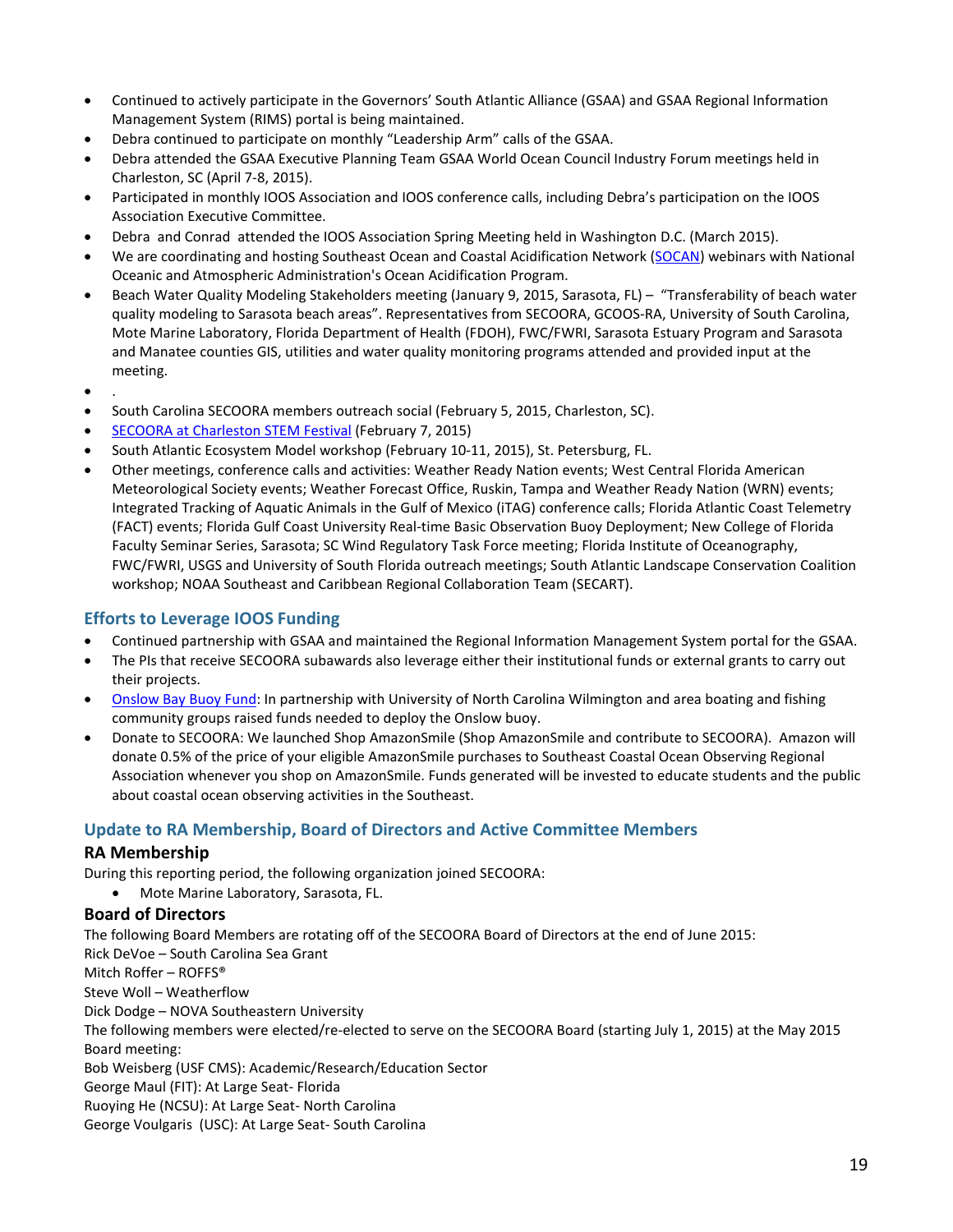Jeff Copeland (WeatherFlow): Industry/Private Sector Marcel Reichert (SCDNR): Public Agencies/ Non-Profit/ Other Sector

## **SECOORA Committees**

### **Finance and Accounting Committee: Chair: Peter Hamilton**

Members: Rick DeVoe – South Carolina Sea Grant Consortium Conrad Lautenbacher – GeoOptics Peter Hamilton – Leidos Corp.

### **Board Development Committee: Chair: Mitch Roffer**

Members: Peter Hamilton Nick Shay Mitch Roffer Steve Woll

#### **Governance Committee: Chair: Mitch Roffer**

Manhar Dhanak Mitch Roffer Lynn Leonard Marcel Reichert

**Note:** The RA membership, Board of Directors and Committee members are on the SECOORA website, which is updated on July 1 of every year and periodically updated as and when necessary, and provided in IOOS PO template in Appendix A.